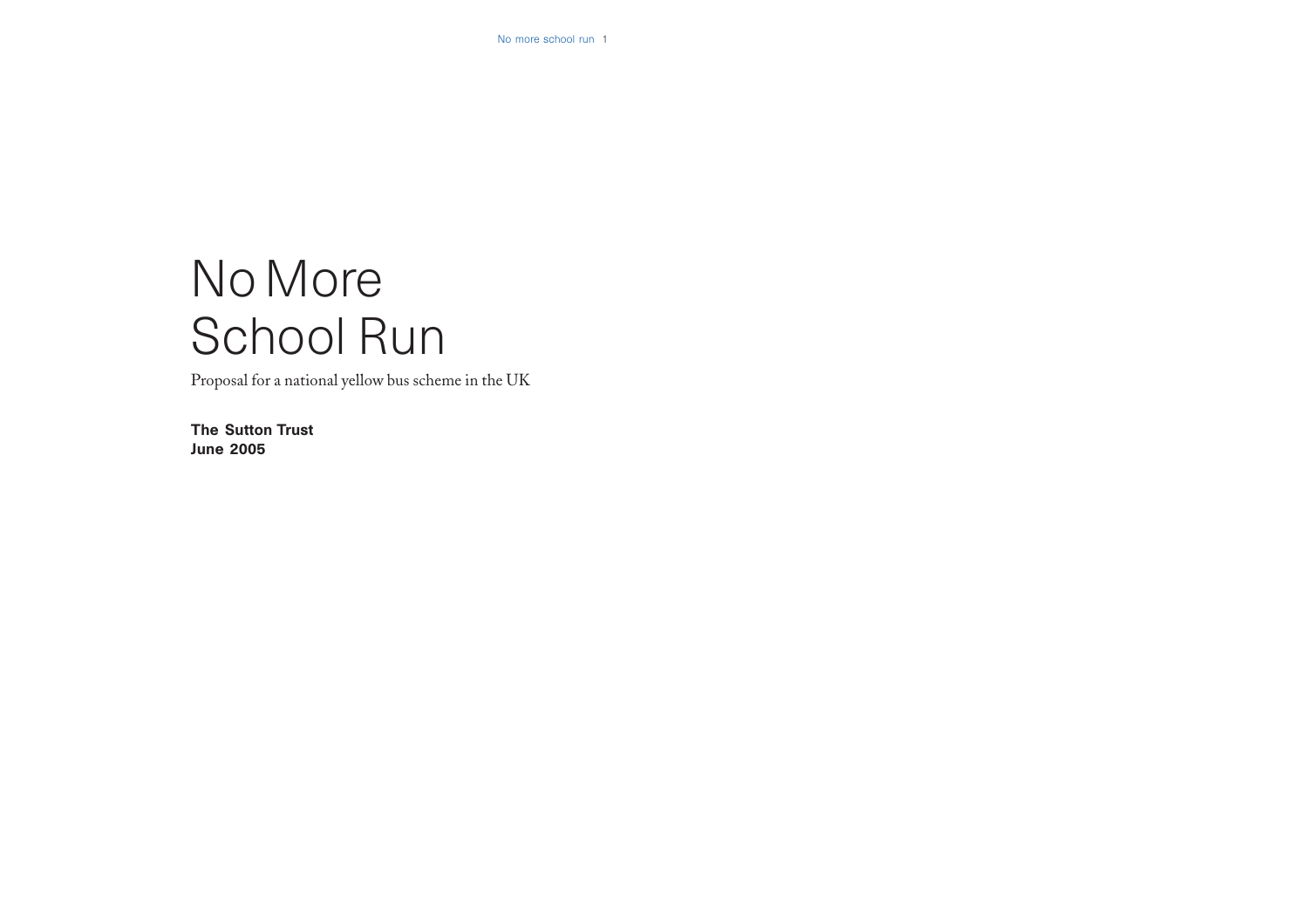# Acknowledgements

The Sutton Trust would like to thank Conor Ryan for his assistance in drafting this pamphlet and the Boston Consulting Group for undertaking the analysis.

We are also grateful for the advice and guidance of James O'Shaughnessy of Policy Exchange; Ann Rossiter and Jessica Asato, both of the Social Market Foundation; and the staff of First Group.

# **Contents**

# Foreword

- 1. Introduction
- 2. Off the buses: school transport in Britain
- 3. Choice and the school run
- 4. The yellow bus system
- 5. Costs and benefits
- 6. Moving forward: policy recommendations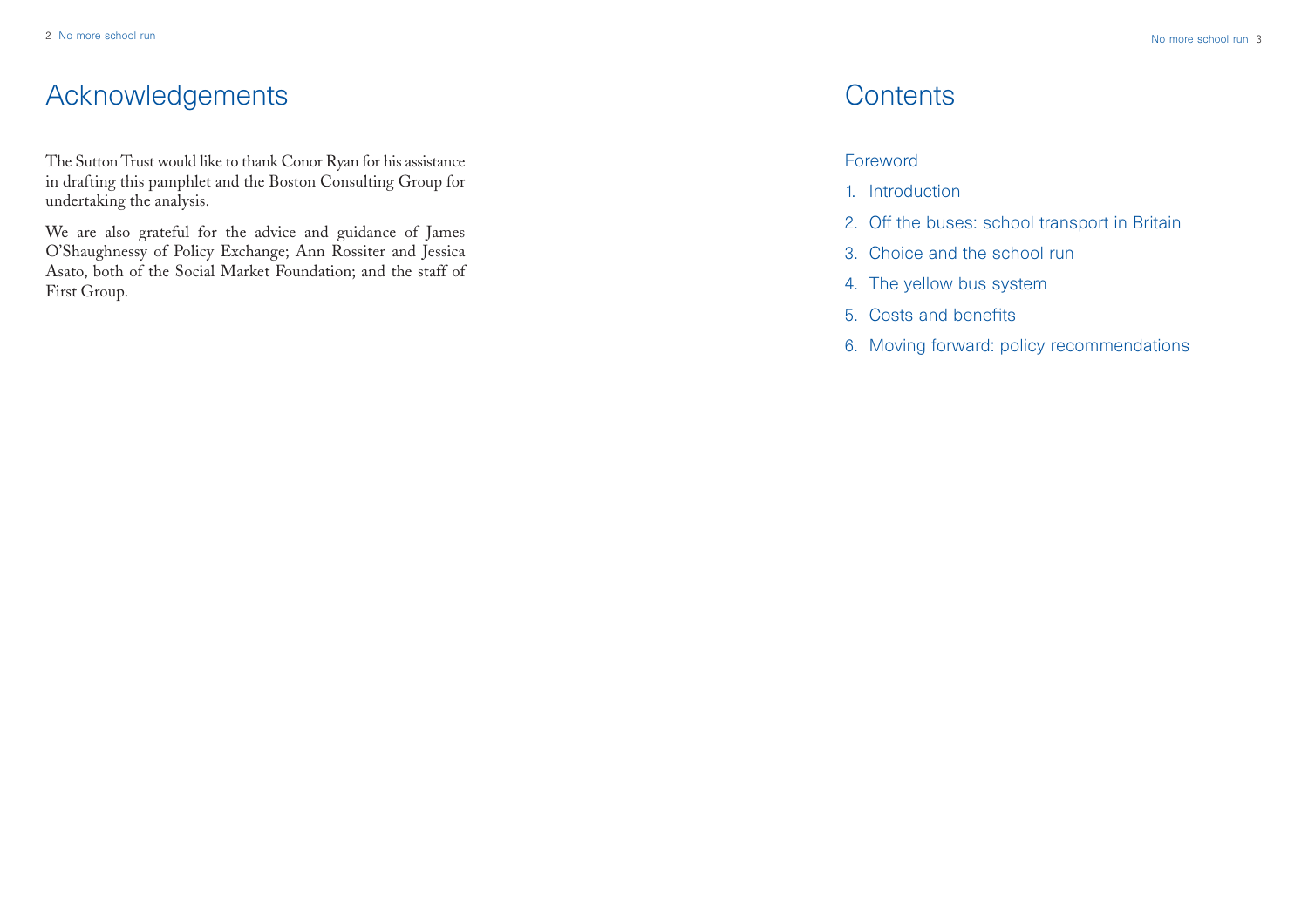# Foreword

I had my first experience of yellow school buses when I moved to Boston in the Seventies. You couldn't miss them as they ferried pupils to and from school every morning and afternoon. Initially, as a motorist, I confess that I was a little irritated when the bus stopped, a flashing indicator came out from the side of the vehicle and traffic in both directions came to a standstill – a sort of mobile traffic light.

But, years later, as I joined the school run as a London parent, those Boston memories flooded back. I decided to take another look at those distinctive American icons. I rode school buses in New Jersey and joined schoolchildren on a British trial run in suburban London. Then, the charity I chair, the Sutton Trust, commissioned a study of school travel by the Boston Consulting Group, which we used to start making the case to policymakers.

This report examines the evidence for the introduction of a school bus network in the UK. It argues that there should be a big expansion of home-to-school transport, and that its expansion should be through the widespread introduction of dedicated school buses to Britain. I believe this is something which should appeal to politicians, parents and teachers, because it addresses so many of their concerns. Dedicated school buses are safer than travelling to school by any other means, including family cars, bicycles, public buses and walking. They are better for air quality as they reduce the number of vehicles on the road. They result in savings in terms of parents' and other road users' time, as well as vehicle running costs. Importantly for the Sutton Trust, they can also help deliver increased school choice, especially to poorer families. In short, this policy would be good for equity, good for education, good for the environment and good for the economy.

The School Transport Bill announced in October 2004 – which did not make it to the statute books before the General Election - was a step in the right direction. It would have freed local authorities to move towards new and imaginative ways of managing the journey to school, including through the provision of yellow buses. Importantly – and most controversially – the bill would also allow local authorities to charge for school travel on an ability to pay basis. The fact that some families who now enjoy free school transport may have to pay for this in the future is always going to attract criticism. But, as this study shows, the current system is far from equitable and – as is so often the case – it is the least affluent who are disadvantaged most. It should be a priority for the Government to reform the system beyond the proposals of the 2004 School Transport Bill and to provide school buses to all pupils, free for those from the poorest homes.

I would like to thank the Boston Consulting Group for their help with the analysis, and Conor Ryan for his assistance in writing this pamphlet. I am also grateful for the support of both the Social Market Foundation and Policy Exchange – the issue of school transport cuts across political boundaries and I am delighted they are helping us to make the case.

*Sir Peter Lampl Chairman, The Sutton Trust*

*June 2005*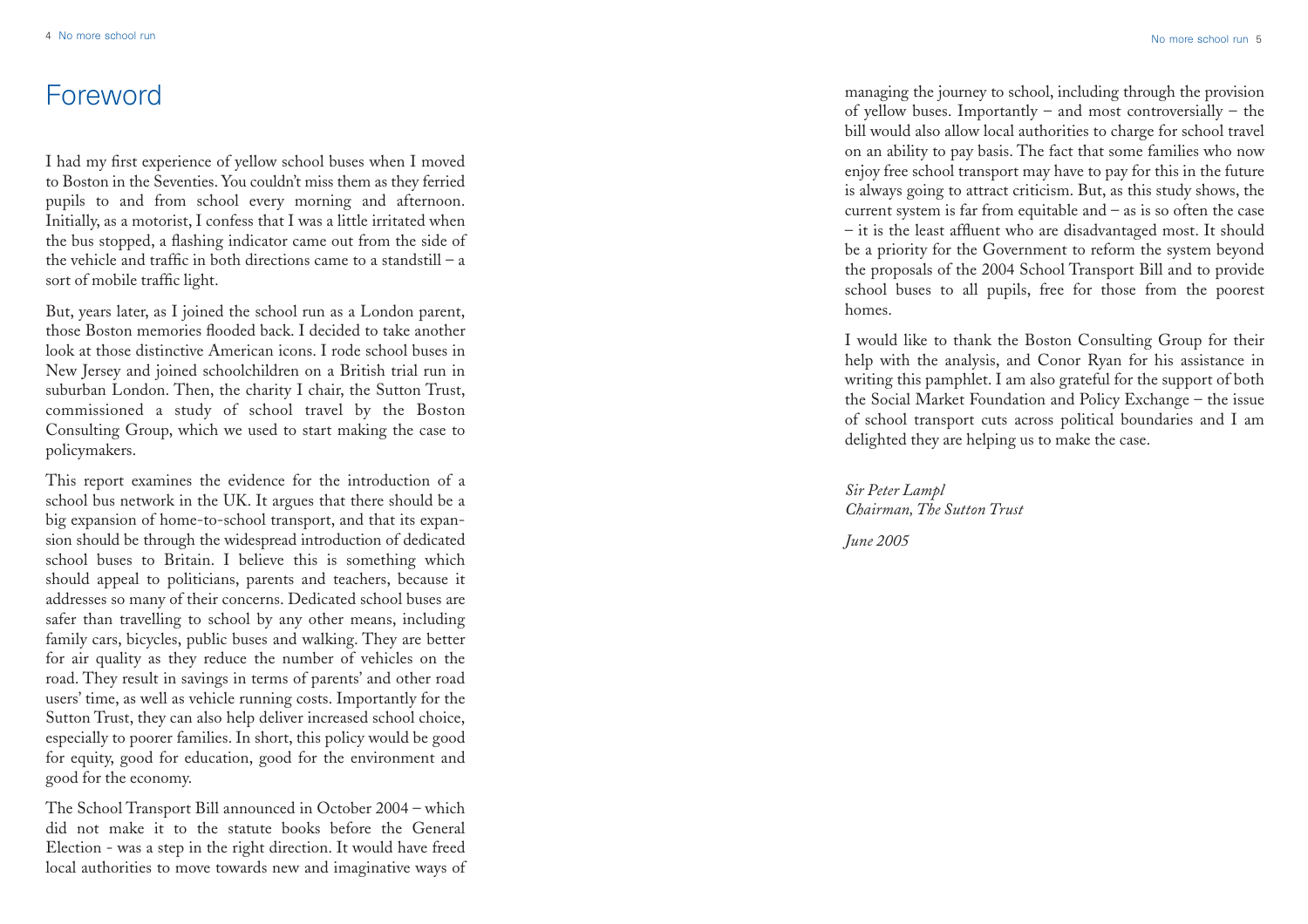# 1. Introduction

Nearly 20 percent of traffic on UK roads during the morning rush hour is on the school run<sup>1</sup> and it is increasing every year. The number of children travelling to school by car over the past 20 years has doubled.<sup>2</sup> Recent research has shown that trips to and from the school gates waste thousands of hours of parents' and other road users' time. The school run leads directly to as many as 40 deaths and 900 serious injuries a year, and contributes over two million extra tonnes of harmful carbon dioxide annually to the atmosphere.<sup>3</sup>

These problems are significant and getting worse, and the extension of choice of school in England as both the Labour and Conservative parties propose, will exacerbate the situation. Allowing or even encouraging parents to look further than the school at the end of the road is almost certain to result in more children travelling longer distances. While encouraging walking and cycling is part of the solution to the problem, neither provides an answer for parents concerned with safety, nor are they practical for those children travelling further to attend school.

To tackle the problem head on, this paper argues that we should introduce a dedicated school bus network of the type used in North America. There, over half of children go to school on a yellow bus, compared with just 6 percent of pupils in the UK. In the US free bussing is, with a few exceptions, available to all pupils who live over one mile from school; in this country the threshold for free travel is currently set at two miles for young children and three miles for older students.

This report also looks at the educational, environmental and social benefits that would result from the introduction of a network of dedicated school buses in the UK. These include reduced atmospheric pollution and the illnesses associated with it; cuts in truancy and crime, as children are less likely to get into trouble if they are taken directly home on the school bus; and, with evidence from the US indicating that school buses are over 100 times safer than walking, and far safer than a family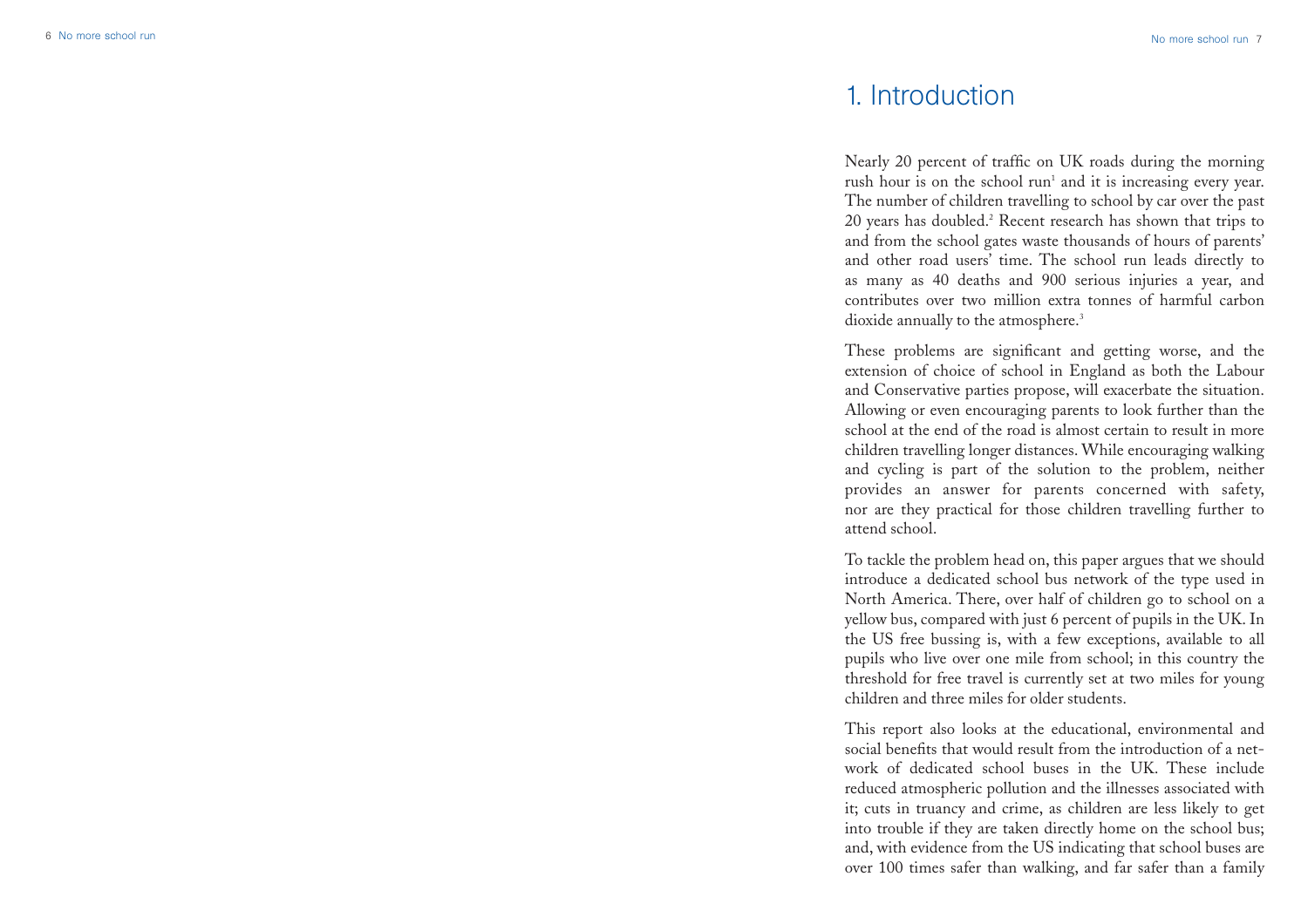car, dedicated school buses are by far the safest forms of transport, with safety a key consideration for parents.

For the Sutton Trust – which aims to help children from nonprivileged backgrounds – the most significant benefit is the effect that a network of school buses could have on social inclusion. Although in theory all parents can currently choose which state school they want their children to attend, in reality affordability is a major barrier to choice. Choice is only available to more affluent families, with the time and resources to transport their children to schools further afield, or to move into the catchment areas of good schools. Dedicated school buses would break down these barriers and help extend choice to everyone.

Cost should not be regarded as an obstacle to the introduction of such a scheme, since our analysis shows that the benefits to the economy of introducing yellow bus provision to primary school pupils would outweigh the costs by a factor of two-anda-half to one. The benefits to parents in terms of lower vehicle costs and time savings are estimated at around £350m a year, and the savings to the rest of society – based on safety, environmental improvements and time saved by other road users – are estimated to amount to another £100m a year. The £184m costs could be reduced by £60m if existing travel subsidies were maintained, leaving a requirement for £124m of new funding a year, or £83m if families contributed just 50 pence per journey, with potential for these funds to be found from within the current education budget. Further, in the US, school start times are staggered allowing dedicated school buses to make multiple journeys in both the morning and afternoon, making them more cost effective still. We believe that similar benefits would result from a network of buses for secondary schools, and we urge the Government to look into this as a matter of urgency.

The Government's School Transport Bill of 2004, which is likely to be incorporated into the new Education Bill, allows local authorities to adopt new and novel approaches to hometo-school transport, but stops short of a national network accessible by all who need it. The pilots currently being run in areas up and down the country have demonstrated the effectiveness of yellow buses in lowering levels of congestion and improving the

local environment. But progress needs to be quicker and tough decisions – such as who should and should not pay – need to be made.

We believe that the Government should act to implement the proposals contained in this paper in England and Wales, and the principles should be applied across the UK, to Scotland and Northern Ireland. It is time for politicians of all backgrounds and nationalities to lead the debate.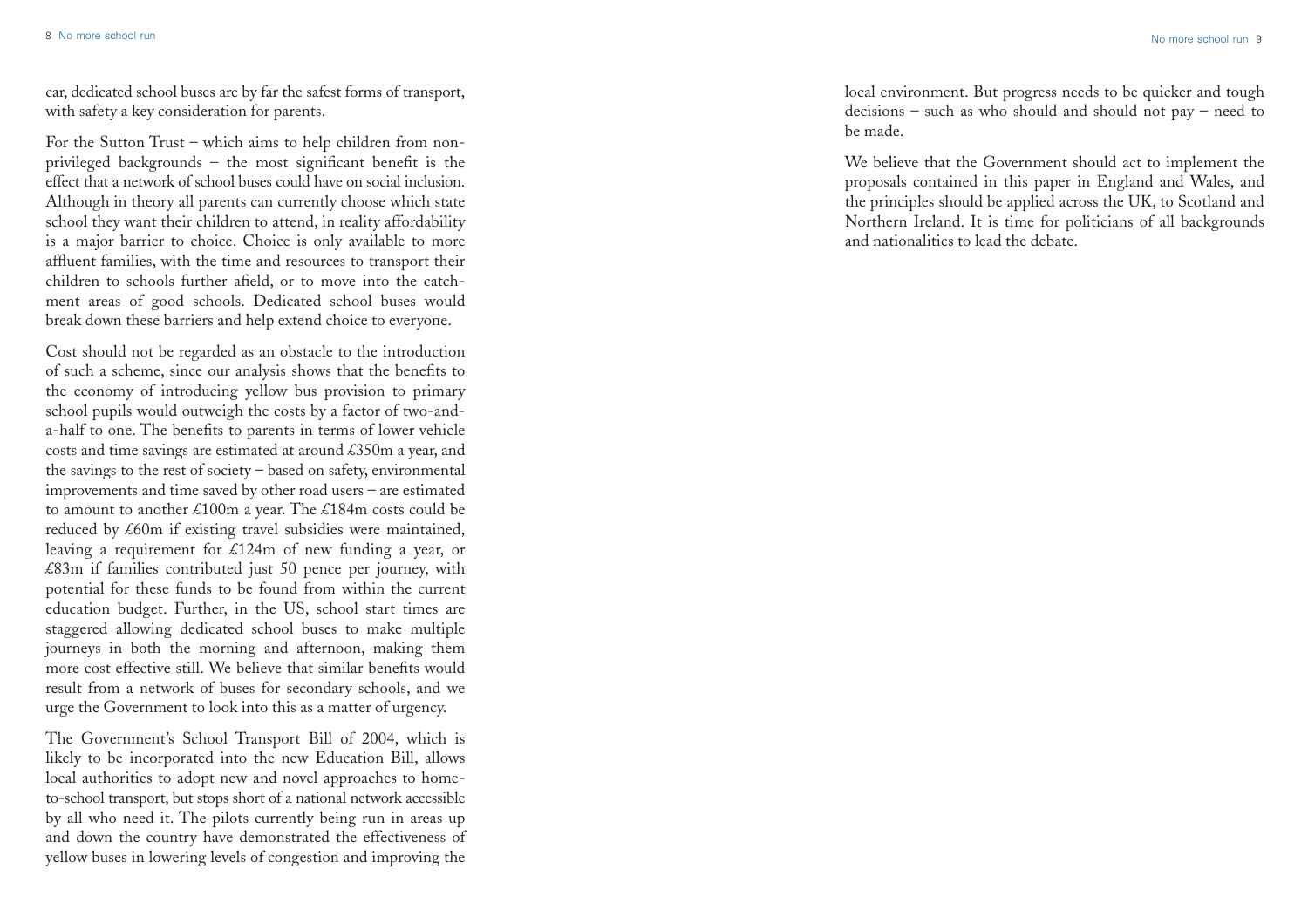# 2. Off the buses: school transport in the UK

# The extent of the school run

More of our children than ever before are being driven to and from school. Our towns and cities become clogged for up to an hour every morning and afternoon, as parents drop off or collect their children from the school gates. Pupils are less likely to walk to school now than twenty years ago, and comparatively few take a bus.

### Modes of transport to school, 1985 – 2001



As the chart above shows, in 2001, 39 percent of primary schoolchildren travelled by car to school, up from 22 percent in 1985. Over the same period, the proportion walking to school fell from 67 percent to 54 percent. Only six percent of primary school pupils used a bus in 2001, a drop from nine percent in 1985. Among secondary pupils there was a similar pattern, with the proportion walking falling by nine percent to 43 percent,

while the proportion being driven rose from 10 to 18 percent. Although over this period bus usage did increase a little - from 29 percent to 32 percent – the majority of that was travel on scheduled services rather than dedicated school buses. Of the 32 percent of secondary pupils travelling by bus, 23 percent are on scheduled services and just nine percent are on private contract buses or dedicated school buses.4

The House of Commons Transport Select Committee has said that school run traffic accounts for one in ten journeys between eight and nine o'clock in the morning, and the proportion rises to one in five by 8.50am. The Committee also reported that the average length of a school-run journey has risen, from 1.7 miles in 1985-1986 to 2.7 miles in 2002.<sup>5</sup>

## Motivation for using private transport

The mushrooming of the school run is often attributed to parental over-protectiveness, but this is an overly simplistic view. While security and safety are a concern, more complex factors are at work which we need to understand and address if we are to propose workable solutions.

First, the regulations governing the provision of free school transport are in need of modernisation. The system rests on a law which is largely unchanged since the 1944 Education Act. It states that children are entitled to free transport only if a 'suitable school' is not available within a certain distance – two miles for children under eight, and three miles for older children. However, this law was introduced at a time when choice of school was minimal, the roads were safer, working patterns differed, and many mothers walked with their children to and from school. Britain has changed significantly since the immediate post-war era, and rules created to regulate home-to-school transport 60 years ago no longer meet the needs and circumstances of today's parents and pupils.

Under the current arrangements, apart from catering for children with special needs, free buses are often limited to rural areas or to those attending denominational schools. It is up to local education authorities (LEAs) to decide whether a school is 'suitable' for the purposes of providing free transport, rather than parents,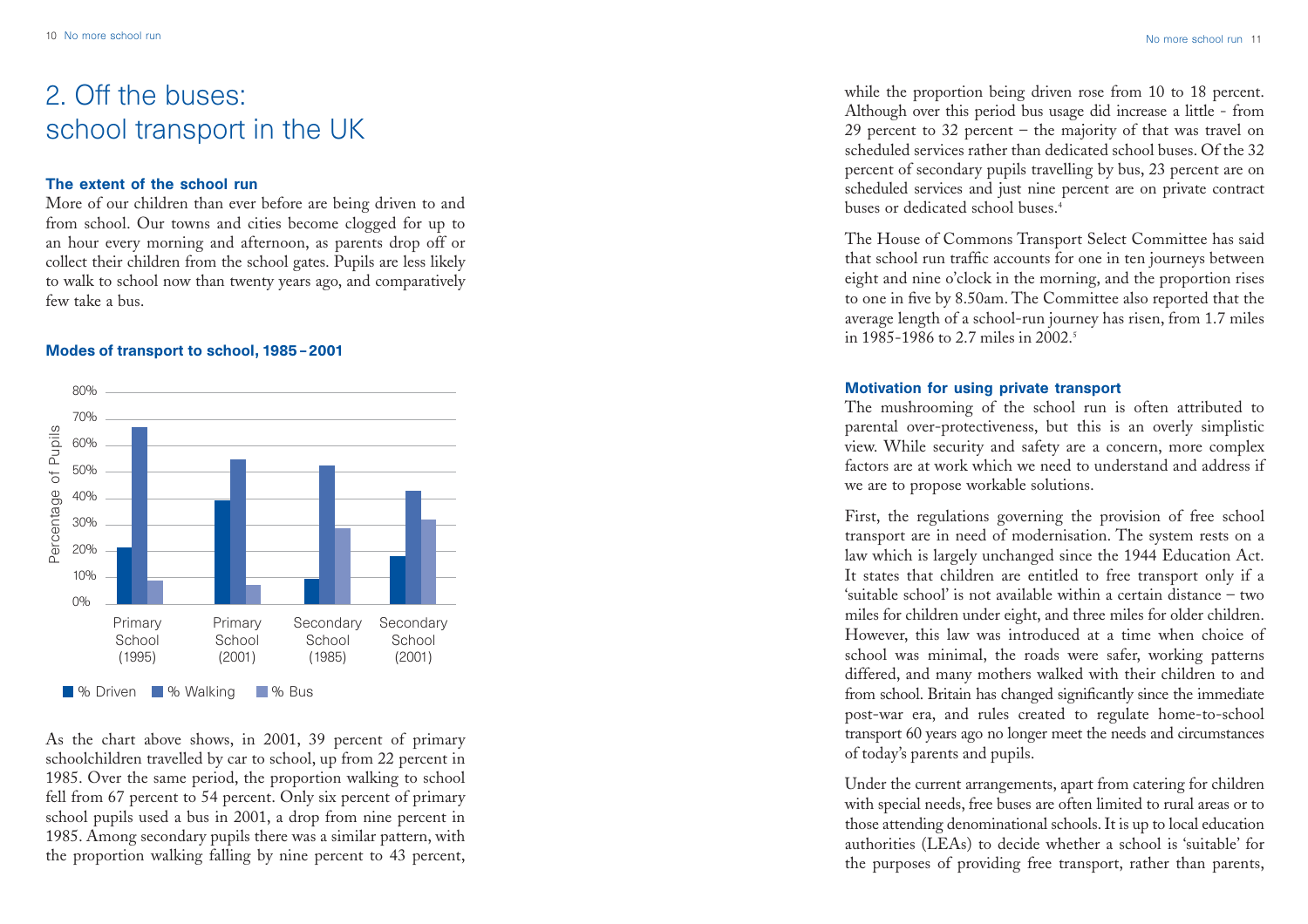and the basis for making these decisions is not always transparent nor the outcomes necessarily equitable. For example, a Catholic schoolchild might be entitled to free travel to the nearest Catholic secondary school some five miles from home, but a non-religious parent wanting their child to attend the nearest specialist language college a similar distance away would not normally have the same entitlement, if places were available at the local comprehensive. To confuse matters further, spare places on buses offering free travel to those with a legal entitlement are also often made available, at a cost, to others exercising school choice: Hertfordshire County Council, for example, charges pupils between £84 and £158 a term for spare seats, depending on the distance travelled.<sup>7</sup>

Given the nature of the current system, it is no wonder that the House of Commons Education and Skills Select Committee has noted that "existing school transport legislation…is generally perceived to be out of date and unsuited to the modern world."8

Second, parents are not necessarily happy to let their children make their way to school alone. A research study for the Department of Transport in 2002 reported that safety and security were the principal reasons why parents continued to rely on their cars, rather than allowing their children to walk or take a public bus. Parents of both primary and secondary age pupils were concerned about personal security and the risk of road accidents, and perceived driving to be safer than other modes of travel.<sup>9</sup>

But these were not their only reasons – others were time, children's preferences, convenience and cost. The research found that parents tended to have a 'low regard' for existing school buses, complaining of overcrowding, lack of seatbelts, poor value for money, and the poor attitude of drivers. These problems would need to be overcome if there is to be a better take-up of hometo-school buses.

The evidence suggests that the issue of travel to school needs to be treated separately from the encouragement of walking and cycling. Health experts would certainly argue that a two mile walk or cycle twice a day would play a significant role in reducing childhood obesity, and these can be attractive options if there

are dedicated cycle lanes, or 'walking buses', where adults supervise groups of children walking to school and pick up others en route. But where such healthy and safe alternatives are not available, parents will quickly resort to their cars. Providing a safe and practical alternative is a prerequisite to reducing the billion car trips parents make on the school run each year.<sup>10</sup>

### Economic costs

Local and national government in England spent £662 million on home-to-school transport in the 2002-2003 school year, itself an eighteen percent increase on expenditure two years before. Many buses are provided by private operators, and the surprisingly large increase reflected the higher costs associated with renewing contracts in 2003. Under the current system, the House of Commons Education and Skills Select Committee reported that the average cost for a single trip by a child on a private bus was  $\text{\pounds}1.50$ , compared to an average cost per passenger on public transport buses of 63 pence.<sup>11</sup>

However, these figures need to be disaggregated. Around half of the spending on school transport goes on providing for the transport needs of around 70,000 children with special educational needs (SEN), at an average daily cost per child of £20. The cost of providing transport for children without special needs is therefore considerably less than the overall average of  $\text{\pounds}1.50$ .

The cost of providing school transport at present  $(£662$  million) is easy to measure and represents a direct cost to local and national taxpayers. However, the school run imposes a number of indirect costs too, for which it may not always be possible to calculate a financial equivalent. The Boston Consulting Group (BCG) has assessed the scale of these over the course of a year: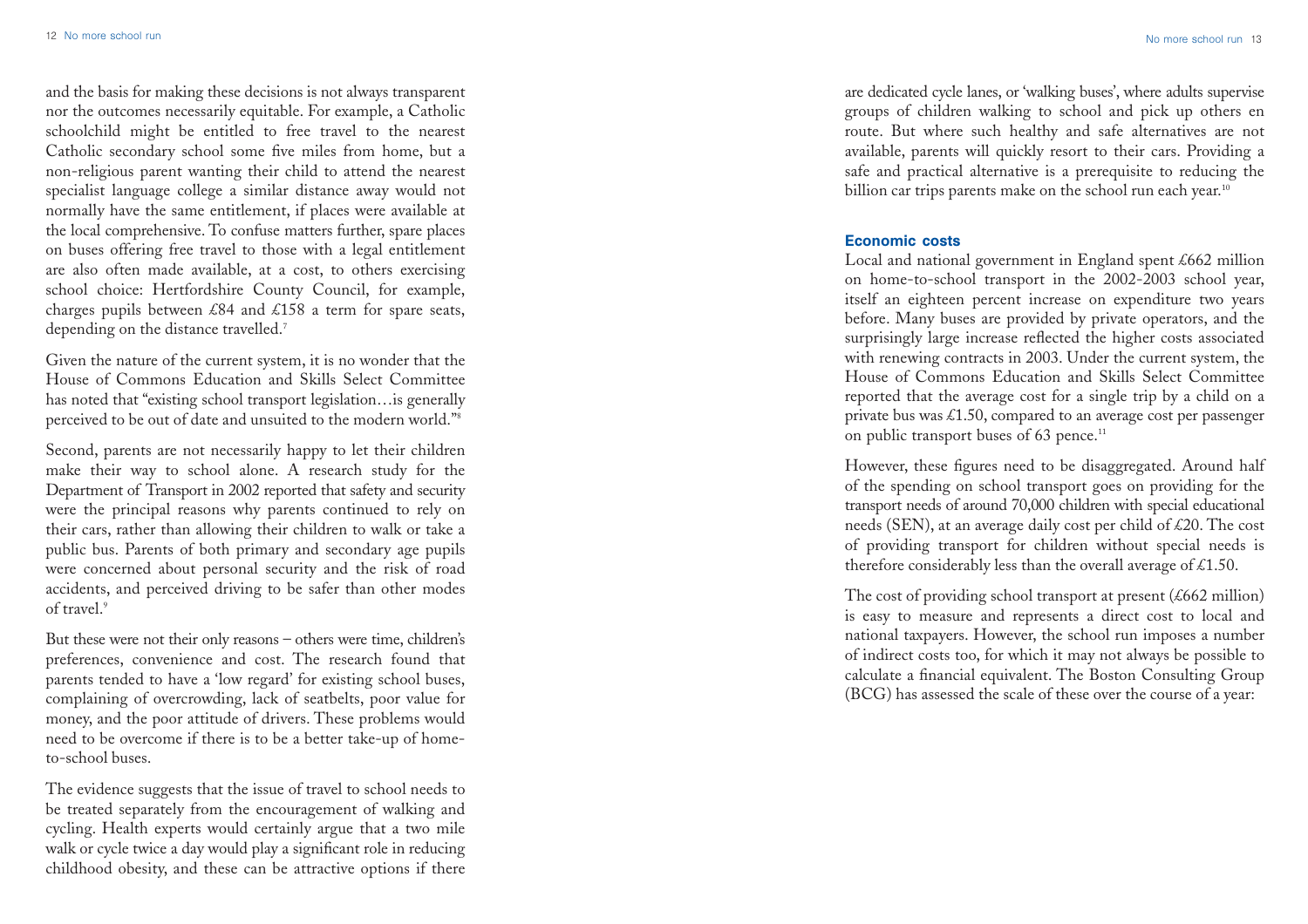# The annual cost of the school run



As well as emitting over two million tonnes of carbon dioxide into the air and causing hundreds of injuries and 40 deaths each year, the school run results in millions of lost hours for parents and other commuters caught up in the jam. Moreover, there are also the costs of running the extra cars which take pupils to and from schools, including some 500 million litres of fuel.

The extent of the problem can be illustrated by the situation in a one-mile area of Camden, North London, where there are 29 state and private schools. One councillor estimates that the area is clogged with 3,000 cars every morning and every evening, which contributes to the borough having some of the highest nitrogen dioxide levels in the country.<sup>12</sup> Unsurprisingly, this has been causing such anger with residents that the council has asked local head teachers to help them to phase out the school run.<sup>13</sup>

# Social costs

Our current home-to-school transport system also has a social cost: the inadequacy of provision makes it harder for children from less affluent backgrounds to attend the best state schools. In other words, the lack of free school transport has an impact on the equity of our current education system. Although according to a 2001 study for the Department for Education and Skills, 85 percent of parents are able to send their children to their 'favourite' school,<sup>14</sup> the factors parents consider when choosing their 'favourite' are closely linked to socio-economic class. Those living in social rented housing, for instance, are one and a half times more likely than owner-occupiers to make decisions about school choice based on travel convenience. Conversely, <sup>a</sup> school's academic record is the main determinant for some 48 percent of owner-occupiers, compared with only 32 percent of social-renters.<sup>15</sup> The reasons for this divergence are clear when levels of car ownership and distances travelled to school are analysed by family income group:

# Trends in car use and school travel by income group<sup>16</sup>

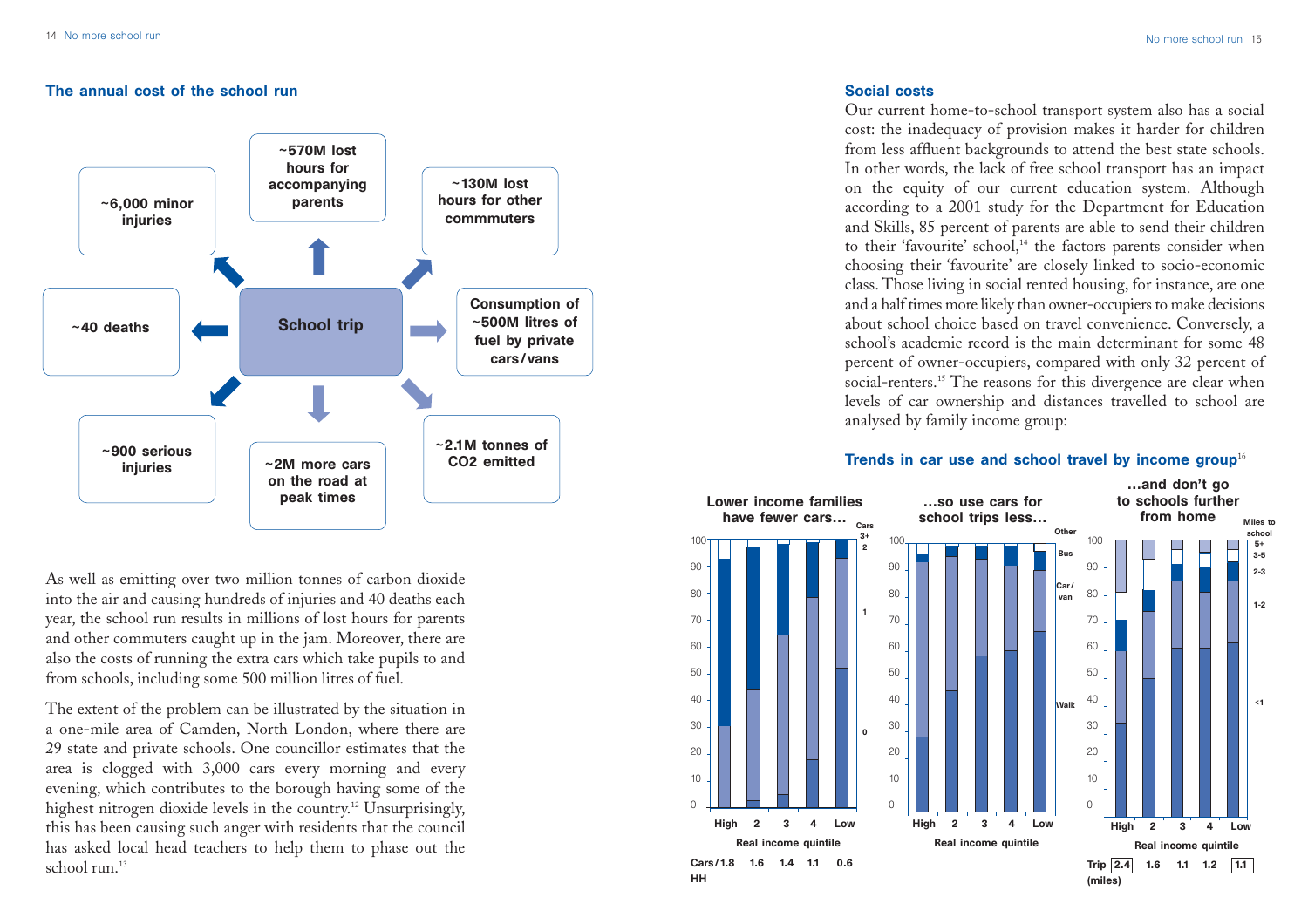On average, families in the top income quintile own almost two cars and their children travel two and a half miles to school. Those in the bottom quintile own an average of just over half a car per family, and their children travel just over a mile to school. A child from a poor background is significantly more likely to attend the school closest to their home than a child with affluent parents, who, in turn, is five times more likely to attend a school over five miles away. So the absence of reliable, convenient home-to-school transport reduces parents' choice of school, lowers expectations and reinforces generational disadvantage among children living in the poorest households.

#### **Conclusion**

Home-to-school transport in England is characterised by an increased reliance on the car at the expense of walking and cycling. Buses are used sparingly, and dedicated school buses are relatively rare. This has a negative impact on children's health, their educational choices and on the environment in which they live. Parents expend a considerable amount of their time transporting their children to school. The further extension of school choice is likely to exacerbate this situation.

# 3. Choice and the school run

## Effective school choice

In England, parents are, in theory, able to exercise school choice: that is to say they can express a preference for any school and have the right to send their children to any school which has spare places. Proponents of school choice highlight a number of benefits which arise from giving parents a credible threat of exit from, or refusal to enter, an unsatisfactory school. They argue that this will first level up the quality of schools by creating contestability, so that schools must offer the best services possible in order to compete to attract pupils; and second that it will render schools more responsive to parental demands, as it is in schools' interests to listen to and modify their services according to parental opinion. In theory, the *threat* of choice will bring about higher quality and more responsive school services, which should render exercising that choice unnecessary.<sup>17</sup> However, there are a number of issues that prevent school choice operating ideally and equitably: a lack of capacity within the education system, the admissions processes working against less proactive or affluent families, and – of course – the lack of adequate school transport.

### School choice in the UK

Years of rationalisation of school places has seen the number of spare places in secondary schools fall by 50 percent<sup>18</sup> between 1994 and 2003. As a result, rather than parents choosing the school most suited to their child, it has become common for popular schools to use over-subscription criteria to select their intake, often on the basis of the proximity of a pupil's home to the school. In response, property prices have risen in the catchment areas of the top state schools, in effect introducing social selection to many schools. This trend is borne out by analysis undertaken for the Sutton Trust by the National Foundation for Educational Research which showed that less than three percent of pupils at the 200 top performing state secondary schools are entitled to free school meals, compared to a national average of fifteen percent. Moving to an area in order to gain access to a good school is simply not an option for many low-income families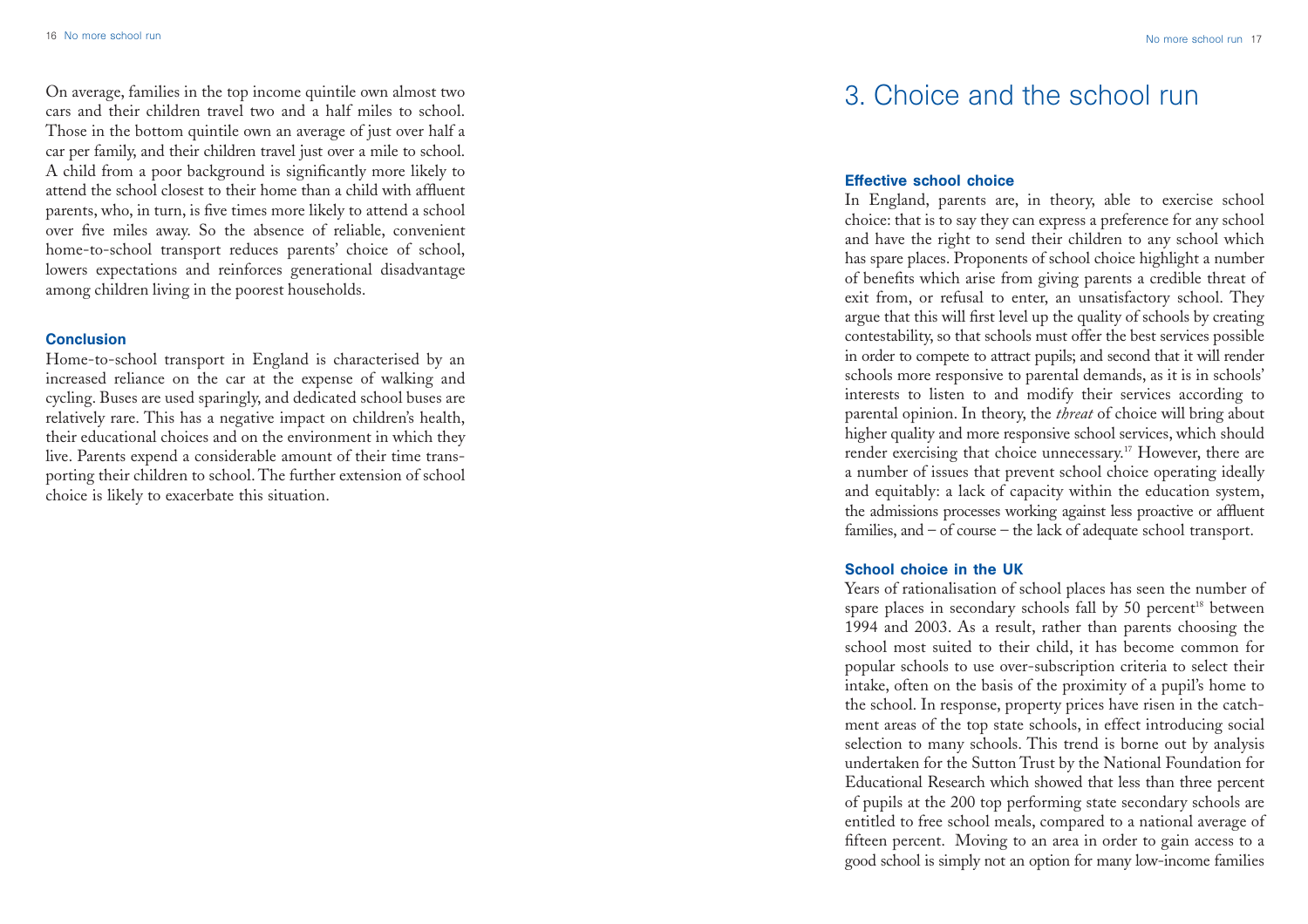and, even when catchment areas are not an issue, other forms of 'covert selection' often limit school choice to savvy middle class families.

Attempts to rebalance the demand and supply of school places have become more concerted in the past year, with the aim of allowing more parents, particularly from poorer backgrounds, to access appropriate schools.19 There are a number of proposals as to how this can be achieved, some of which – such as allowing schools to expand with parental demand and creating non-fee paying independent schools – have already been undertaken by the Government with varying degrees of success. More radical suggestions for extending school choice have also been proposed. For instance, in their report *Hands up for school choice*, Policy Exchange advocates the establishment of a voucher system which would allow the taxpayer to choose any school – state or independent – provided the fees do not exceed the costs of educating the child in the maintained sector.<sup>20</sup> As an alternative, the Open Access scheme, <sup>p</sup>ioneered by the Sutton Trust, aims to open up the country's top independent day schools to all on the basis of academic merit, with parents contributing to the costs according to their means.<sup>21</sup> Tackling the problem from a different angle, the Social Market Foundation has proposed allocating places in oversubscribed schools through an admissions lottery to ensure that pupils from different backgrounds are more evenly distributed across schools.<sup>22</sup>

#### Choice and school transport

But giving parents freer choice of school may increase the likelihood of them wanting to choose a school which is some distance away or inconveniently located for public transport. In turn, parents may be unable to arrange transport for their child, and low-income families may be unable to afford the public transport fares even if the school is relatively near. So, even if sufficient places are created and an equitable admissions policy established, poor transport would continue to limit school choice. Increasing the range of options will have limited impact if some families are still compelled to send their child to the school nearest their house.

Offering real choice will require the Government to address

these barriers, most probably in the form of free or subsidised school transport to all those who require it. If transport limits or restricts these choices, then those advantaged parents who currently monopolise the best state schools are likely to continue to do so. As Sir Cyril Taylor, chairman of the Specialist Schools Trust, has put it: "If choice is to be available to those from deprived backgrounds as well as the middle classes, it is vital that we improve access to home-to-school transport. If communities are to be able to exercise real choice between the different specialisms that are increasingly available, we must give them the means to do so."23

Of course, the state supporting *unrestrained* choice of school with unlimited free or subsidised transport is not feasible, for cost reasons. Deciding on a *reasonable* level of choice is likely to be the resulting compromise if spiralling costs are to be avoided. In their proposals for a school admissions lottery, the Social Market Foundation argues for school transport subsidies, which would "have the practical effect of offering completely free school transport to a certain number of schools and a subsidy for choices of more distant schools."24 While this level of provision is some way off, even reasonable choice implies a significant extension of the existing school transport system, given current transport provision and the limited proposals outlined in the School Transport Bill put before Parliament in October 2004.

#### Choice and the School Transport Bill

The Regulatory Impact Assessment of the School Transport Bill<sup>25</sup> demonstrated that the Government was aware of these issues, and that "current school transport legislation acts as a barrier to parental choice for families who cannot afford to send their children further than the local school: effectively there is less parental choice for children from low income families, who are less likely to have a car available for the school run or to be able to meet the cost of bus fares".

The Bill therefore proposed to base eligibility for free school transport on eligibility for free school meals. While this seems like a sensible way forward, the proposals cause concern because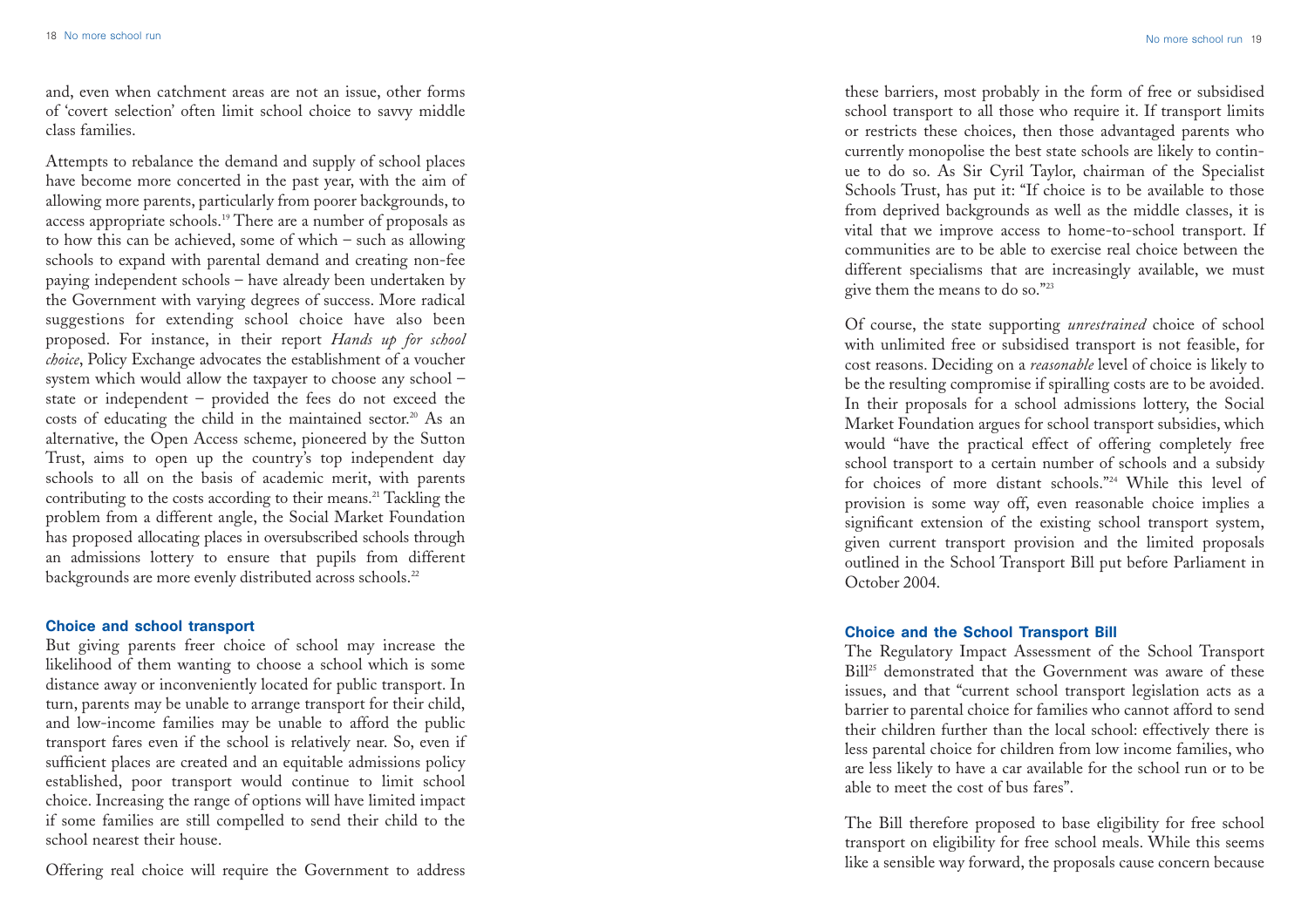No more school run 21

Charles Clarke told the House of Commons Transport Select Committee that the main aim of the Bill was "the encouragement of people to go to their local neighbourhood school and, therefore, to travel less in the whole approach".25 This is borne out in the legislation – paragraph 13 of the Bill stated: "Pupils from low income families may not be charged for travel arrangements… unless suitable arrangements are made for the pupil to attend a school nearer his home" – which essentially gives no financial support for low income parents who want to <sup>p</sup>ick a school other than the closest. There is a clear tension here between two competing government objectives, choice on the one hand and local schooling on the other. Given that the notion of school choice is now well established and unlikely to be reversed, we believe strongly that income should be no barrier to its uptake.

## **Conclusion**

In short, transport costs and availability are, and will continue to be, a factor affecting, and sometimes constraining, parental choice of school. Improving the number and range of schools and school places will go some way towards improving the range of conveniently located services for parents to freely choose between. However, the extent to which transport issues may still be a crucial factor varies greatly from family to family – those on low incomes, living in isolated areas or served by poor transport infrastructure, or those who simply want to choose a more distant school for their child, may still find their choice unfairly limited without additional support.

# 4. The yellow bus system

# The scale of the US system

The United States of America is often seen as the land of the automobile. Outside the big cities, public transport is a rarity. The giant Amtrak rail company seems to lurch from crisis to crisis, as people prefer the convenience of the budget airlines. All in all, the USA would not be the place we would expect to find one of the most effective publicly funded transport systems in the developed world. Yet the yellow school bus system is just that: every day, some 440,000 yellow buses carry 23.5 million American schoolchildren to and from school.<sup>27</sup> There are three and a half times as many school buses in the US as there are public transit vehicles (including buses) in urban transit systems.<sup>28</sup> Whereas only six percent of UK pupils travel to school by dedicated bus, 54 percent of all American school children use yellow buses. No European country has a comparable standard of provision.

# Funding for the US yellow bus system

Local city, town and state governments fund American school buses; there is no federal subsidy, except for some specialist buses. But parents are increasingly being charged a fee, where state law allows it. The rules regarding who is entitled to free travel vary from one jurisdiction to another, but typically those living more than one mile from the school are entitled to a free trip.29 Even so, the public subsidy in 2000 was worth more than  $$500$  per pupil.<sup>30</sup>

Canada has a similar school transport system. The national government sets safety standards, the provincial authorities provide funding and regulations, and local school boards set local policies, determine need and contract provision. School bus use is widespread, averaging 55 percent, but ranging from 32 percent in Manitoba to 76 percent in New Brunswick. Costs are similar to those in the US, and the system has an excellent safety record. The broader context is also similar – like the US, Canada also has a relatively limited national bus transit system.<sup>31</sup>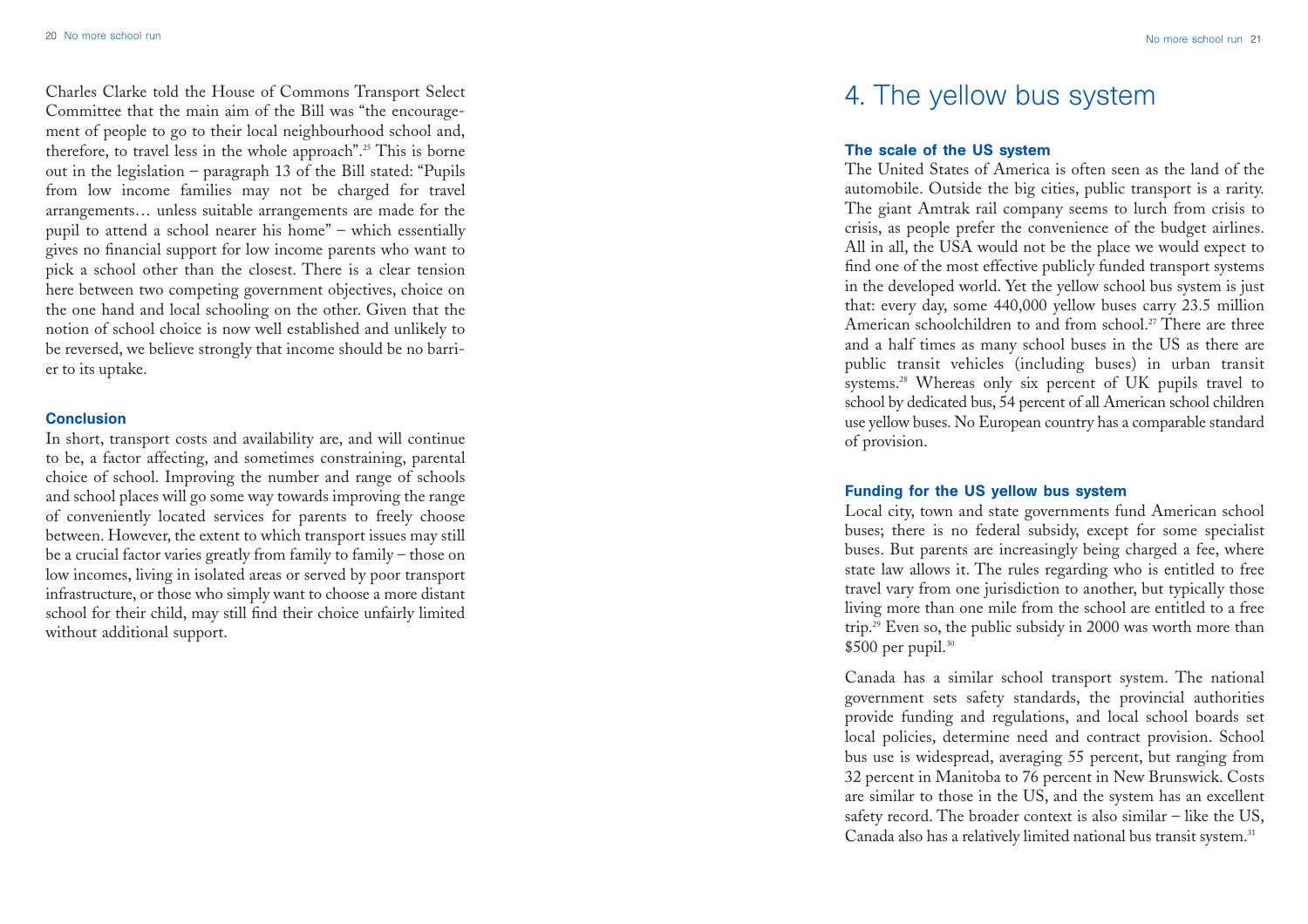#### Success factors in the US

There are several aspects of the US home-to-school transport system which make it both popular and effective:

- A dedicated bus service as opposed to increasing the availability of public transport – has a number of benefits. Yellow buses are easily identifiable; each child has an allocated seat and is delivered directly from a pick up point near their home to the school gates, which can help to cut truancy. The drivers are subject to the same background checks as others working with school children, and often drive the same routes each day, which means they get to know their passengers and the hazards of the journey. Some buses also have extra personnel on board, either as aides to support individual students with SEN, or as monitors to assist student safety and to help maintain discipline on difficult routes. Others work with the youngest preschool students, helping them to put on seatbelts.<sup>32</sup>
- The yellow bus system is arranged in such a way as to seek to maximise efficiency and utility. For example, some operators work with other community transport companies to maximise the use of vehicles. During the school holidays, for instance, it is possible for the service to be made available for other community uses and, during term, for trips and after school activities, which are increasingly viewed as an important part of rounded educational provision. Staggered start times in US schools also allow each bus to make several trips in the morning and evening. In the US, elementary schools typically start at 9.00am, middle schools at 8.15am and high schools at 7.30am. Canada has a similar system in place. Earlier starts in secondary schools also allow teachers to work with students in the mornings, when their concentration is at its best, and free more time in the afternoon for extra-curricular activities. In Britain, by contrast, the school run is usually concentrated around 8.50am, when children are dropped off for a typical 9:00am start at both primary and secondary schools.
- Safety is the biggest reason given by parents in the UK for not sending their children to school by bus, but it can be more readily guaranteed when there is a dedicated service.

The regulated system that operates in the US with purposebuilt buses ensures high safety standards, including 'rollover protection', increased joint strength, safe fuel systems and a seat design that minimises crash injuries even without seat belts. The US Bureau of Transportation Statistics records just 18 fatalities among occupants of school buses in 2001, out of a total of 42,815 highway deaths.<sup>33</sup> Only one percent of pupils killed on their way to school are yellow school bus passengers and, according to US bus operators, a further 800 lives could be saved if all school pupils switched to buses.<sup>34</sup>

The US yellow bus system is a practical reminder of how the UK could do things better.

#### Yellow buses in the UK

There is a growing awareness of the need to improve school transport in Britain, which has found expression in two new policy developments. The first is the continuing trial of the yellow bus in some parts of the country by private operators and forward-looking local councils. The second was the publication of the Government's School Transport Bill in 2004 which was designed to begin deregulating the restrictive 1944 rules about entitlement to free school transport and to allow local authorities to experiment with new models of provision. Both are signs that home-to-school transport is finally being regarded as a serious policy issue. But progress remains slow, and these positive developments only scratch the surface of what could happen with political will and the right resources.

## Local trials

A number of private operators already run American-style yellow school buses in Britain. First Group is one such firm - as well as running a range of bus and train services in this country, it also owns over 20,000 yellow school buses in the United States and Canada and is the second biggest operator of yellow buses in the US. First Group estimates that it now carries around 2,500 pupils on 40 dedicated school buses. These schemes range from 11 buses serving schools in Wrexham and 12 serving schools in Berkshire, to three buses in Aberdeen and a single bus in Bristol.<sup>35</sup> Additionally, First Group has also piloted yellow bus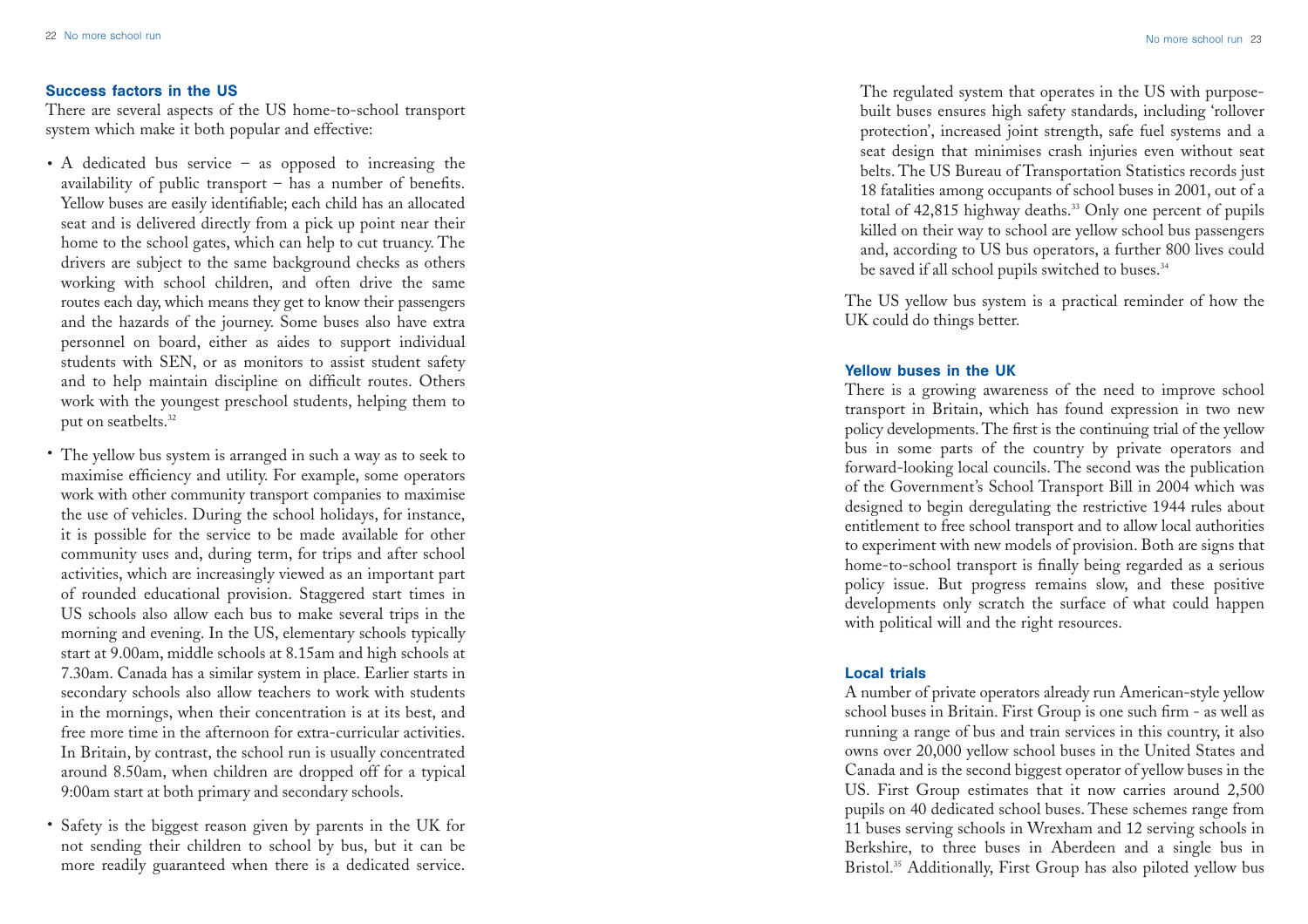schemes in West Yorkshire, which have been deemed such a success that Metro, the West Yorkshire Passenger Transport Executive, won £18.7m from the Department for Transport in December 2003 for a fleet of yellow school buses that now provide an integrated service to 1,400 pupils. The buses have CCTV on board to assist with security, as well as allocated seats for each child.

More than 100 children are registered to use the Hebden Bridge yellow bus service (which has one bus), 64 percent of whom are former car passengers.<sup>36</sup> This means that there are 25,000 fewer car journeys each year from that one bus, and a substantial reduction in school gate congestion. In the Ilkley pilot scheme, between 40 and 50 percent of the 120 children using the two buses are former car passengers, which amounts to a saving of 30,000 car journeys a year. Both services have been rated very highly by four out of five parents. Other councils have also been attracted by yellow buses: Staffordshire County Council claims to have been the first in Britain to use them and has expanded its fleet from seven in 1998 to 30 vehicles this year. The fleet, which is retained in-house, serves sixteen secondary schools in the area.<sup>37</sup> Warwickshire has five yellow school buses serving ten schools and colleges, and the buses are also used by local primary schools for swimming trips.<sup>38</sup> Norfolk has a fleet of 20 buses, serving schools in Norwich and King's Lynn.39

#### Government support

The Government has been actively encouraging these pilots. There has been much co-operation between the Department for Transport and the Department for Education and Skills, which resulted in the *Travelling to School* action plan<sup>40</sup> in 2003 and the School Transport Bill in 2004, the main proposals of which are likely to be incorporated into the Education Bill announced in May 2005. Both documents were part of a strategy to reduce the congestion caused by the school run in a way that does not antagonise parents. The Bill was particularly concerned to address the problems faced by those who live between one and three miles from school, and who would not, under the present system, be entitled to free transport. The action plan said that: "Any local strategy for reducing car use on the school

run must cater for pupils who cannot realistically walk to school, but for whom there is no bus service available." However, by deregulating the existing law, it would also be open to authorities to start charging parents whose children are currently receiving free transport, provided those entitled to free school meals continue to travel at no cost.<sup>41</sup>

To facilitate the development of local strategies, the Government intended to approve between six and twelve area schemes in England, covering up to 20 LEAs and up to six further schemes in Wales. The local pilots, which would run from 2006 to 2010 (or start later if there were too few applicants), would have to be approved by the Secretary of State or the Welsh Assembly and were intended to encourage LEAs to come forward with practical ideas to expand school transport.<sup>42</sup> It was hoped that the schemes would not only attempt to cut car use, but also help to solve local problems. They could, for example, help pupils attending religious or Welsh medium schools, those travelling unsafe routes or those taking part in after-school clubs. Innovations such as using smartcards to collect fares or a wider use of staggered school opening hours would also be encouraged.

Not everybody was convinced by the Government's plans. The House of Commons Education and Skills Select Committee, responding to the Draft School Transport Bill, thought that by allowing charges where none currently applied, the proposed legislation could restrict choices for low income parents. "The Government seems confused as to the objectives of its Draft Bill," the Committee charged. "The Secretary of State has said that it will encourage more children to walk or cycle to their local school, yet this does not sit easily with Government policies to increase diversity in schools and to allow for the expression of parental preference: an approach that encourages greater mobility. Pilot schemes are required to reduce congestion, but this target is not quantified and no mention is made of the significant health, environmental and educational benefits that improved home-to-school transport could bring".43

The Committee believed that if fares were introduced, they might have to be pitched at a low level to attract passengers, but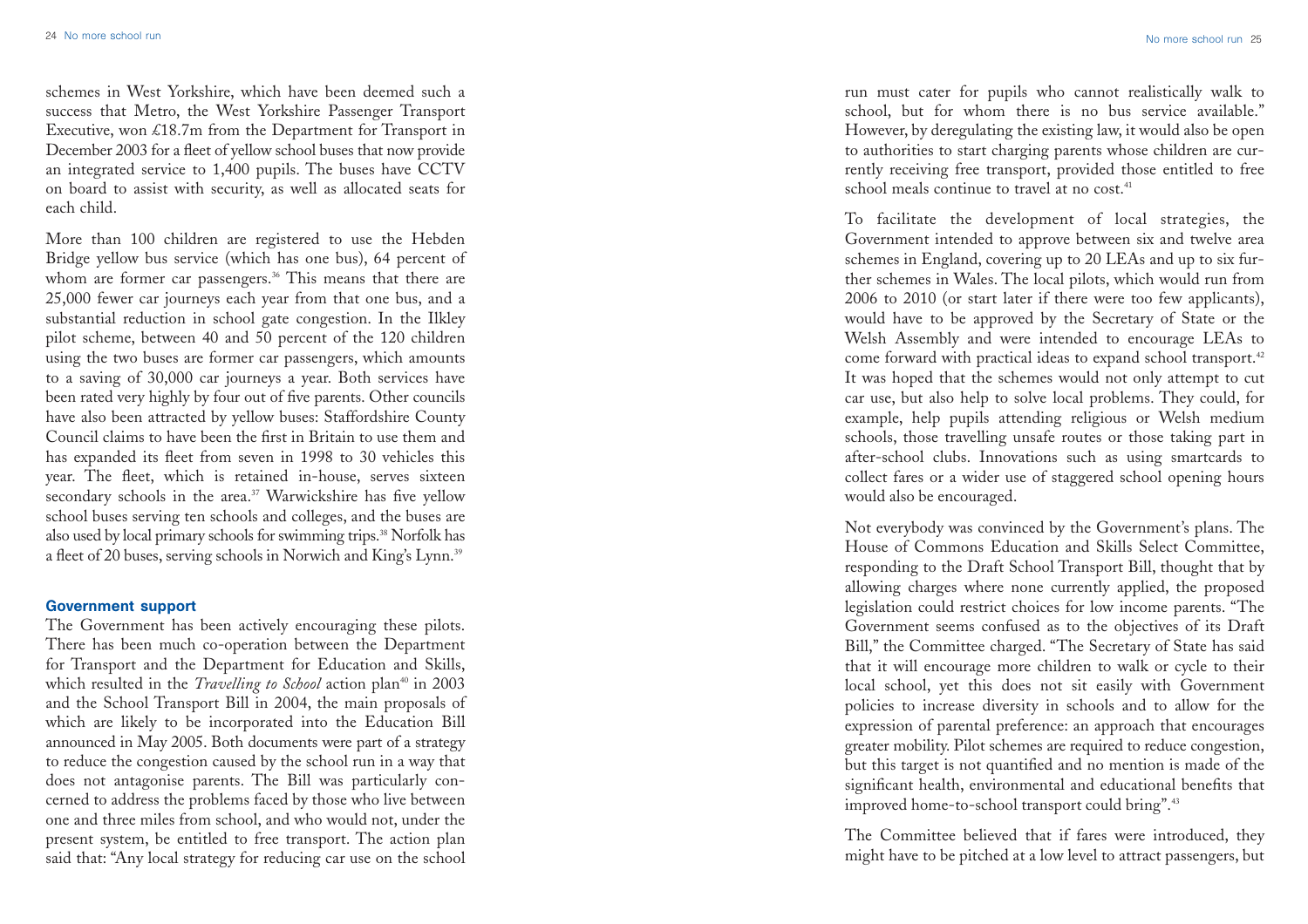such charges would be insufficient to cover the costs of running the service. The Committee did, however, accept the main principles behind the Draft Bill, though it wanted the Government to go further and faster: "the Draft Bill's proposal to pilot schemes tailored to local circumstances, which may include charging, is sound," the Committee noted, "but it must be accompanied by a more radical overhaul of legislation, which would allow schemes to adapt school transport strategies to today's social and technological context."44 The House of Commons Transport Committee had been even more trenchant in its assessment earlier in 2004, accusing ministers of taking a "leisurely approach" to solving the problems of the school run.45

The problem for the Government lies in the political sensitivity of charging some people for a service they currently receive for free, even if the net effect is to produce a better service for more people. In the run up to the General Election, opposition politicians sensed an opportunity to make political capital of the issue. The Liberal Democrats published figures suggesting that 600,000 children, including 128,000 in the South East and 85,000 in the South West would lose their 'right to free school transport.'46 The Conservatives made no mention of school transport in their policy document, *The Right to Choose*, even though they insisted there would be no geographical constraints on its plans for a form of educational voucher.47 Tim Collins, the then shadow education secretary, said his party opposed the Government's school transport plans and pledged an 'all out fight' against proposals which would make better off parents pay for their children using school buses.<sup>48</sup> Education pressure groups were equally critical. Margaret Morrissey, spokesperson for the National Confederation of Parent Teacher Associations, said: "Many working parents in rural areas, living just above the breadline, are not going to be able to afford this." <sup>49</sup>

Such criticisms seem misplaced. There is certainly a legitimate question over what charges should be made and to whom, but in having this discussion, it is important to recognise the almost arbitrary nature of the current system. There is no such thing as a general right to free school transport: three quarters of school run trips are currently ineligible for compulsorily funded school transport. There is a duty on local authorities to provide free

travel to children under sixteen in certain very clearly defined and limited circumstances. And, as two select committees have recognised, the problem with the Government's plans is not that they are too radical, but that they are being introduced too slowly.

The proposals in the School Transport Bill were sensible as far as they went – they exempted children on low incomes from charges, and authorities would have to ensure they keep fares for others to a reasonable level. However, more than just the passive encouragement of local authorities is needed in order to develop local initiatives. Ministers need to make the case for a country-wide system of dedicated school buses so that the benefits realised under local schemes can be translated to a national scale.

### Environmental and health benefits

The school run is adding 2.1 million tonnes of carbon dioxide to the atmosphere each year and increasing levels of nitrogen dioxide.<sup>50</sup> Unsurprisingly, this is having an adverse effect on our children's health – one in eight are being treated for asthma, and the UK now has the highest prevalence of 'severe wheeze' in thirteen to fourteen year old children worldwide.<sup>51</sup> Furthermore, according to the American Lung Association, 'continued or frequent exposure' to higher than normal levels of nitrogen dioxide, 'may cause increased incidences of acute respiratory disease in children',52 and the Department for Health reports that wheezing symptoms among children increased by 50 percent from 1967 to 1997. That health is closely linked to road pollution is confirmed by a survey conducted in Nottingham, which found that children living within 30 metres of an 'A' or 'B' road are twice as likely to wheeze as children living 120 metres away.53 A dedicated network of efficient yellow buses would help to alleviate these problems, and would also help the UK to meet its international targets for cutting greenhouse gases by 2010.

## Reducing congestion

The nationwide roll out of a yellow bus system would also help to substantially reduce congestion. Each day, there are some two million extra cars on the road at peak times because of the school run, and each year 745 million school journeys are made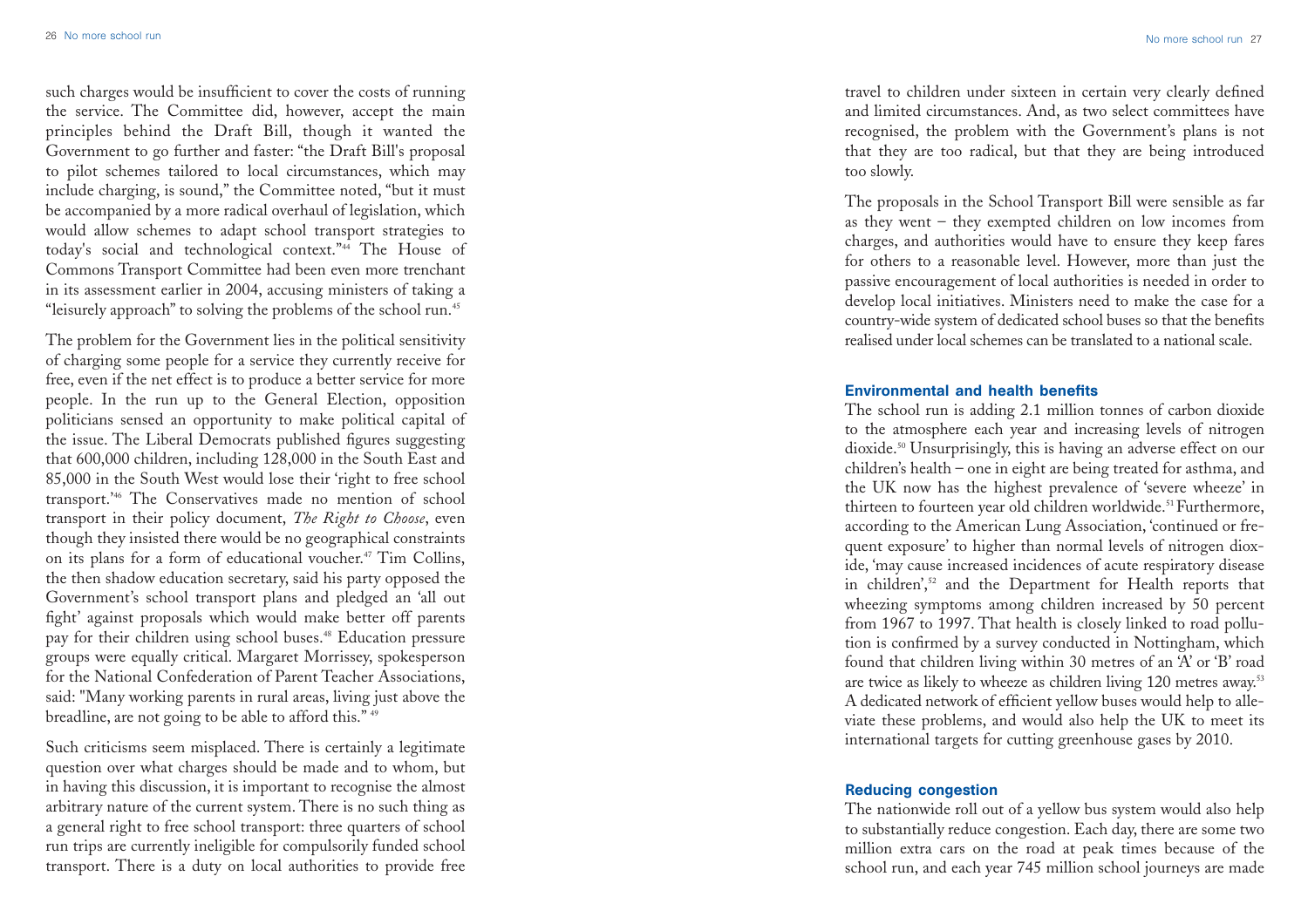by car in our biggest cities and towns. A greater reliance on school buses would reduce these numbers and improve the quality of life for many people. Those living near schools, for instance, who often find their parking spaces occupied by parents on the school run, or their otherwise quiet residential neighbourhoods disturbed by traffic, would see an immediate and welcome improvement. Likewise, those with no choice but to travel by car – or those making deliveries for businesses – would find it easier and quicker to get to their destinations if buses took other school run traffic off the roads.

#### Improving safety

Yellow buses would also improve safety – a major concern of parents. As we have seen, there is very clear evidence from the United States that school buses are safer than other modes of travel to school, accounting for less than one percent of pupils killed on their way to school. While walking and cycling provide healthy exercise, they are also far more dangerous modes of transport for children than a properly supervised school bus, as the statistics below indicate.

## Deaths in Great Britain per billion passenger kilometers <sup>54</sup>

| $\bullet$ Cyclists   | 885 |  |
|----------------------|-----|--|
| • Pedestrians        | 726 |  |
| • Car/van passengers | 71  |  |
| • Bus passengers     | 16  |  |

In total, the Boston Consulting Group has calculated that 40 deaths and 900 serious injuries are directly attributable to the school run each year. Reducing the school run by using more dedicated buses – and by ensuring that the pupils embark and disembark from them safely – will save lives and reduce injuries.

## **Conclusion**

The yellow school bus is a greener, healthier alternative. Local experiments in the UK – as well as evidence from North America – have shown this to be the case: in the Hebden Bridge scheme, for instance, school gate congestion fell by at least 15 percent, and in some cases by as much as 60 percent, when yellow buses were introduced.55 On a national scale, yellow buses would have a significant impact in lessening air pollution and in reducing the illnesses associated with it. Bus travel is generally safer than other modes of transport, but when accompanied by the additional regulations that should be part of any new school bus scheme, levels of safety would improve still further.

Although there would inevitably be start-up costs involved in moving to a more comprehensive school transport system, the direct and indirect costs of continuing with the school run in its present form are substantial and growing. Ministers should see school transport as a cross-cutting issue for a joined-up Government, committed to both a cleaner environment and increased school choice.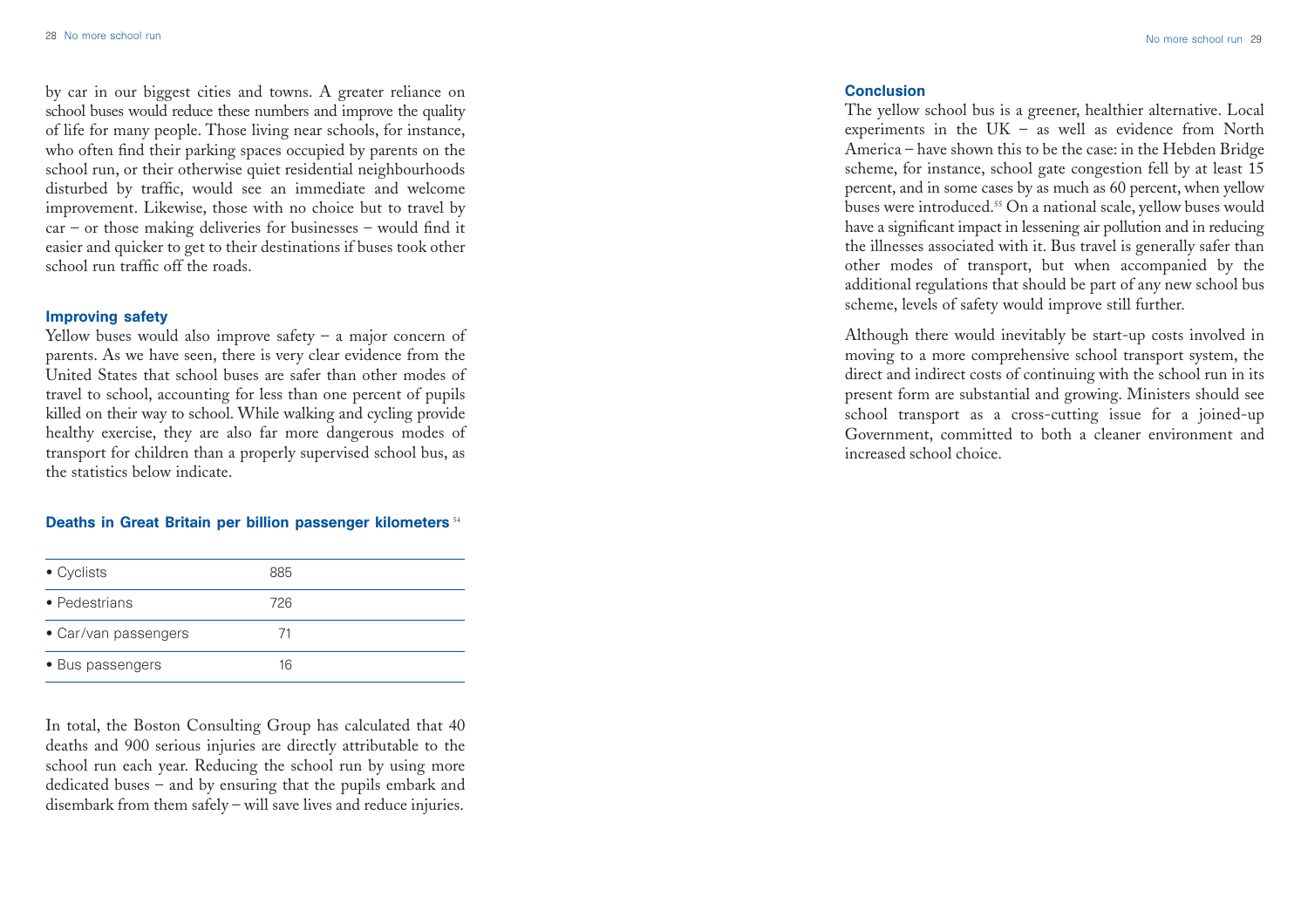# 5. Costs and benefits

So far we have argued that there are many problems with current school transport provision, and that a national network of yellow school buses would bring varied educational, environmental and social gains. If the scheme is to be taken seriously by policymakers, however, we also need to examine whether it is viable to introduce such a system across the UK. Crucially – and controversially – we must also determine whether parents should be asked to make a contribution to the costs of school buses and, if so, the extent of that contribution.

The Government already subsidises the existing system by almost £700 million a year, much of which is spent on around 70,000 children with special needs. In the past, local authorities have often cut back on mainstream school transport services when faced with hard budgetary choices, sometimes provoking rows with church authorities over access to denominational schools. Contrary to popular opinion, there is currently no general entitlement to free travel, with only 10 per cent of school children in England receiving free transport.<sup>56</sup> Many local education authorities charge ineligible children for spare seats on school buses, and college students and sixth formers often have to pay.

That is the system as it stands, but what might a new system look like?

#### A model for primary schools

On behalf of the Sutton Trust, the Boston Consulting Group (BCG) modelled a scheme for the national introduction of yellow school buses for primary schoolchildren. The model looked at children who were travelling more than one mile to school each day, representing some 45 percent of the 4.4 billion primary school trips made each year.

# Sutton Trust / BCG model: providing dedicated school buses for primary schools



#### … at an annual cost to Government of £83 million.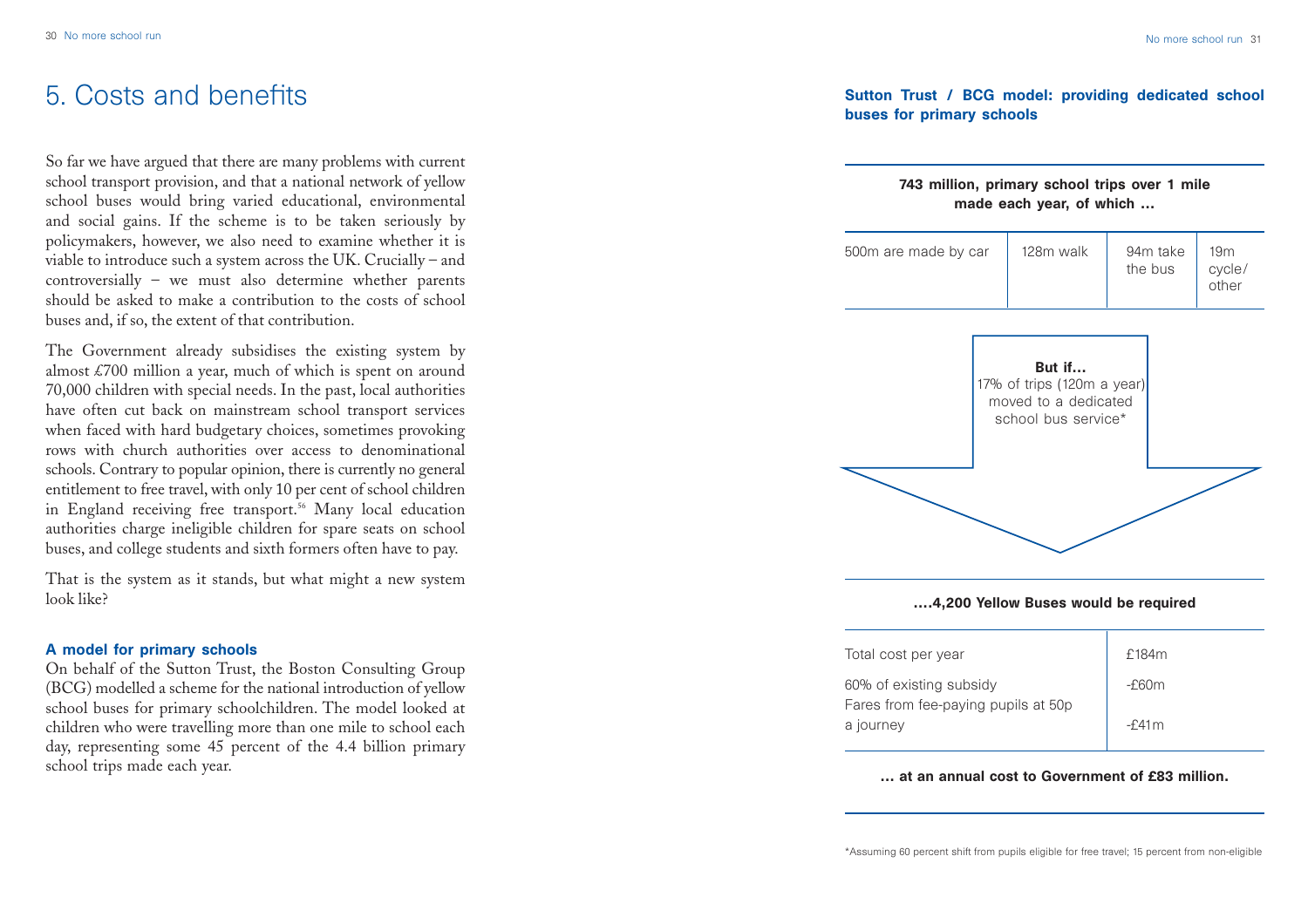The model assumes that 60 percent of pupils eligible for free school transport would move from their current mode of travel to a yellow bus, but only 15 percent of those who would be expected to pay would do the same. This would give an 85 percent occupancy rate on a network of 4,200 yellow buses, costing approximately £184 million a year to run. The Department for Education and Skills estimates that it currently subsidises primary school transport for non-SEN pupils to the tune of £100m a year. If we applied just  $\text{\pounds}60m$  of the existing subsidy to our scenario, the cost of the scheme would fall to  $\&124$ m. This could either be provided as an additional subsidy, or some of it could be derived from charging pupils not currently eligible for free travel at 50p a trip (or £1 a day).<sup>57</sup> This would raise up to £41m, reducing the need for an extra subsidy to £83m. Although the model focuses on primary pupils, similar models could be developed for secondary school pupils, particularly in areas where good bus provision would enhance parental choice.

#### **Charging**

The issue of whether to charge for the use of yellow buses is a vexed one. Under the measures put forward in the Government's 2004 School Transport Bill, local authorities would have been free to charge all those not eligible for free school meals to travel by bus. If their numbers were retained under our proposals, this would result in further savings of £44m, so the scheme might be provided at a cost of less than £40m. However charging will have a negative effect on usage, <sup>a</sup> point noted by the House of Commons Education and Skills Select Committee. The evaluation of yellow bus trials has also suggested a mixed reaction among parents to a  $\&$ 1 a day fee, concluding: "Views on the affordability of the yellow bus schemes varied. In some areas,  $\&$ 1 per day was thought by users and parents as about the right amount to charge. In other areas, this was considered too expensive for primary pupils."58

If charging is necessary, three issues arise:

The first is the question of who should pay. The easiest solution •is to relate entitlement to free school meals eligibility, as the Government intended. This would mean that the children of parents who earned less than £13,200 a year would continue

to travel for free. However, the House of Commons Education and Skills Select Committee highlighted that many families eligible for free school meals do not claim their entitlement, and warned that "families whose income is just above this level, particularly large families, may be significantly disadvantaged by the new regime and the 'cut-off' income level may cause just as much inequity as the arbitrary limits of walking distances." The Committee suggested that a more sophisticated means of calculating entitlement might be developed, perhaps linked to the working tax credit.<sup>59</sup> There is certainly merit in this idea on the grounds of equity although the administrative costs would be high, and it may be subject to the same problems of take-up as are free school meals.

- Equity and simplicity are often not easily allied, which raises the second issue: the collection of fares. This could be both time-consuming and divisive, particularly in situations where some children pay and others do not. One obvious solution would be to employ a smartcard system, similar to the one already used by many schools to collect school meal payments from pupils. Parents could top up the cards on a weekly or monthly basis, which would remove the need for children to carry cash, and reduce the chances of money being lost, stolen or used for other purposes. As the cards would be used by both paying and non-paying pupils, they would also reduce any stigma that might be attached to free provision.
- The third issue is the most politically sensitive: whether some children currently entitled to free travel – particularly those in rural areas or attending denominational schools – should be expected to pay under a new yellow bus scheme. Wherever the threshold for free travel is set, which in turn depends on the subsidy local and national government are willing to provide, there will be some families on relatively modest salaries who would face bills of around £180 a year for each child (if fares are levied at £1 a day). Introducing co-payment – where the costs are shared between services and public service users – is politically controversial, but the Government has recognised it in other areas, for example through the introduction of university tuition fees. Co-payment for all but the poorest families seems to be a fairer and more consistent way to meet the cost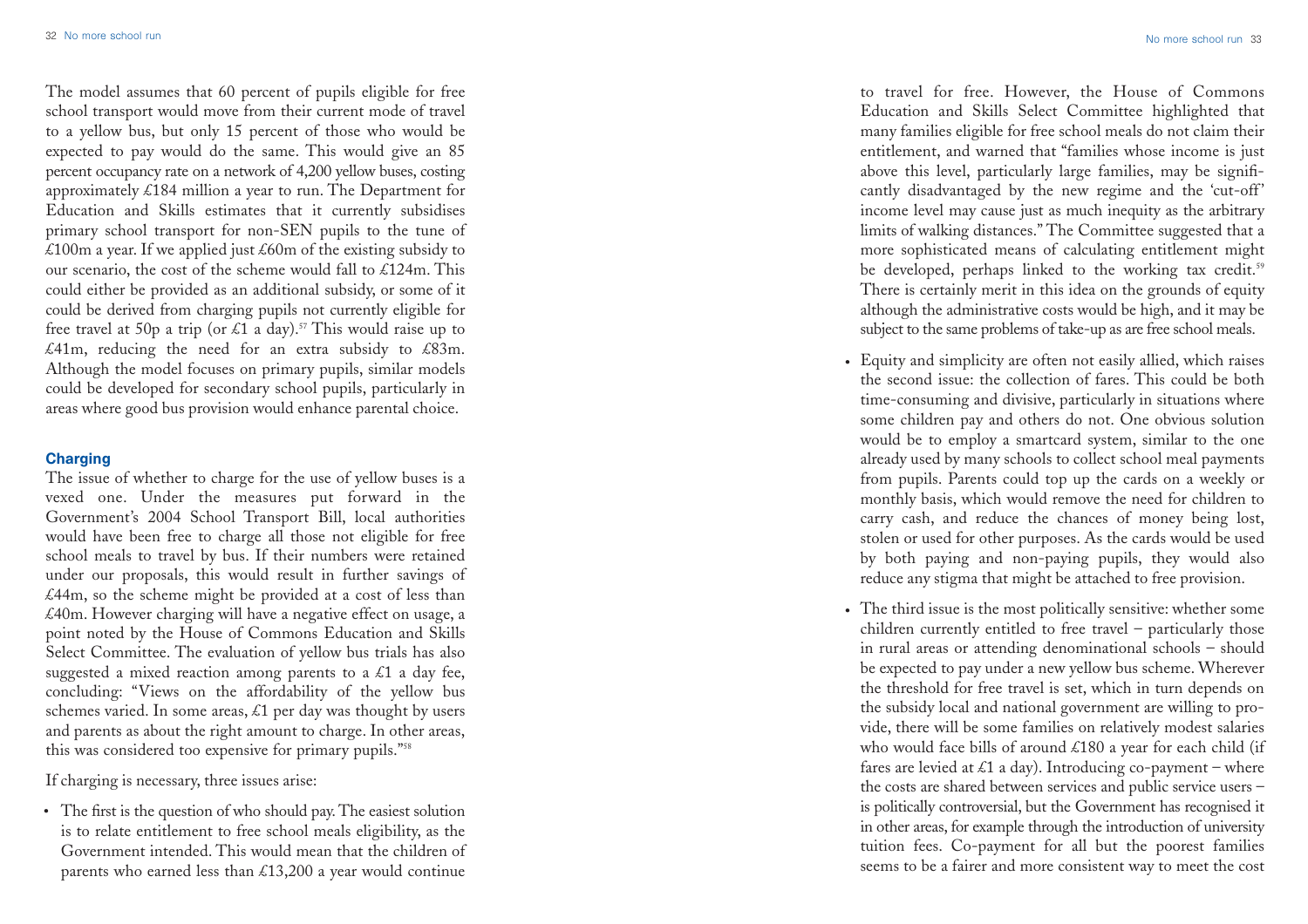of home-to-school travel than the current arrangements which take no account of means. And although some families in rural areas will lose free travel rights to their nearest school, for a relatively modest cost a range of school choices would be open to them. Indeed, parents already contribute to the costs of state education in a variety of ways, whether by paying for school meals, trips, uniforms and classroom necessities or, indirectly, paying thousands of pounds to live in the catchment area of popular schools. One major outcome of the pilot schemes will be to establish, in this context, how much people are willing to pay for school travel.

#### Economic benefits

But the worth of a dedicated school bus service should not be assessed in isolation. We need to recognise that there is a considerable cost associated with failing to address the problems of our current system – particularly in terms of the time wasted by parents and other road users, environmental damage, poor safety and educational inequity – and that there would be net benefits to the economy in taking positive action. Indeed, much of the expense of a yellow bus system would not be additional – the cost of paying a child's bus fare, for example, needs to be set against the money which would be saved on car running costs.

The Boston Consulting Group (BCG) has calculated that the provision of a dedicated school bus network to primary school children would save parents around £350 million a year through lower driving costs and extra time available for work and leisure. BCG also argue that society would benefit annually by at least £100 million a year because of reduced school traffic, in terms of better punctuality at work, more efficient communications, and improvements to the environment. Overall, the model shows that the potential benefits outweigh the costs by a factor of two-and-a-half to one. Further savings still could arise from greater social inclusion, if poorer families have access to better schools, and youth crime and truancy rates fall. Although it is difficult to quantify such benefits, their impact on society would be significant, particularly if yellow bus provision was extended to the secondary sector and to all parts of the UK.

# Benefits of a yellow school bus network for primary school children

| <b>Benefits to Parents</b><br>Vehicle operations<br>Extra work time<br>Non work driving time<br>- driving parents<br>- non-driving parents | £m p.a.<br>£33m<br>£94m<br>£131 $m$<br>£91m |
|--------------------------------------------------------------------------------------------------------------------------------------------|---------------------------------------------|
| <b>Benefits to Society</b><br>Safety<br>Goods vehicle savings<br>Environmental<br>Extra spare time<br>Social inclusion                     | £7 $m$<br>£8m<br>£9m<br>£?<br>£?            |
| <b>Total</b><br><b>Costs</b> (without subsidy)                                                                                             | £458m<br>-£184m                             |
| <b>Overall Benefit</b>                                                                                                                     | £274m                                       |

As our model shows, the yellow bus scheme – with wideranging benefits for modest amounts of state subsidy – represents exceptional value.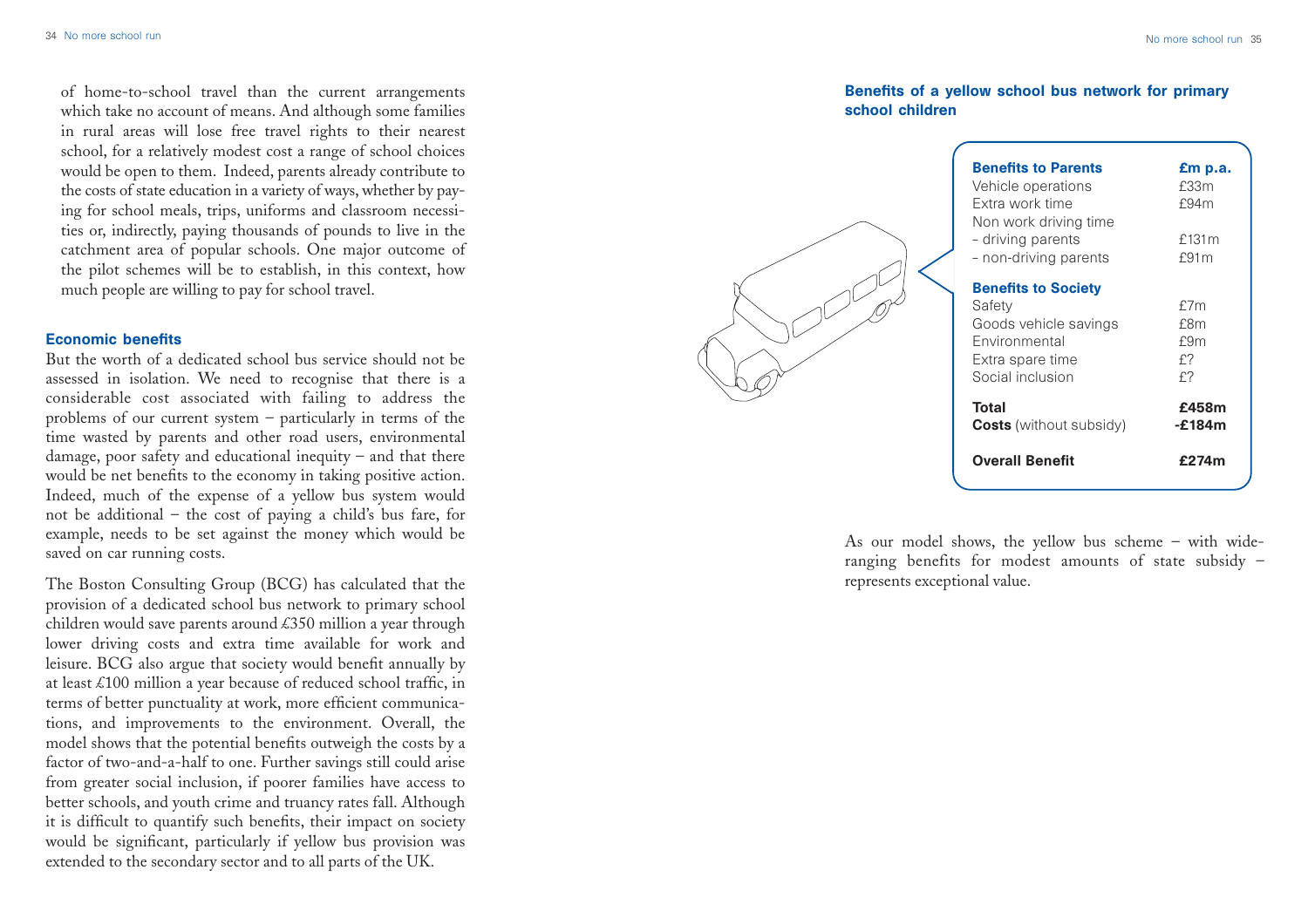# 6. Moving forward: policy recommendations

The introduction of yellow school buses nationwide is a policy that should be at the heart of the Government's agenda for its third term. The icon of American childhood should now become a practical part of the experience of British youngsters. Such a system would not be prohibitively expensive, and would make a significant contribution to a range of Government policies. Lowering greenhouse gas emissions would have considerable environmental and health benefits; reduced traffic congestion and increased punctuality would help the economy and improve quality of life, particularly for those living near schools and roads; journeys would be safer for pupils on and off buses; truancy would be reduced and discipline improved; and the wider community would benefit from an accessible and reliable source of transport. All this would deliver benefits of around  $\text{\pounds}458$  million a year – two-and-a-half times the annual cost of £184 million. 36 No more subset and<br>
6. Moving forward:<br>
policy recommendations<br>
The introduction of yellow school buses nationwide is a policy<br>
that should be at the heart of the Government's agenda for its<br>
hirdi term. The icon of Ame

Crucially, a properly implemented yellow bus scheme would represent a major step in addressing the inequalities of our education system. At present, those from poorer backgrounds are more likely to attend the school which is closest to their home, regardless of its suitability or standard. They cannot afford to live near the very best state schools, where house prices are high, but neither can they afford the transport costs that would make the mantra of school choice a reality. Only adequate, safe and efficient school bus provision will enable parents to send their children to the schools most suited to their needs and abilities. Such a move towards genuine choice for all should be welcomed not only by teachers, parents and pupils, but by all those who have an interest in the country's future.

#### Policy recommendations

Evidence from the pilots that have taken place in the UK, 1and the US and Canadian experience of yellow buses, indicates yellow bus scheme in England. The Government's programme of reform of the education system, with its major themes of increasing choice and diversity of provision requires a considerable extension of the current provision of school transport if parents are to have effective choice of schools. This applies particularly to parents on lower incomes for whom transport costs are a significant barrier to real school choice. The Government should introduce legislation which goes beyond the proposals in the 2004 School Transport Bill, and which places a statutory requirement on LEAs to provide access to school transport for every pupil.

- The provision should take the form of a yellow bus scheme, 2 although subsidised access to public transport systems for older children could be substituted where appropriate routes exist. LEAs will be best placed to decide on the precise nature of the service.
- The guarantee of school transport cannot be made open-3 ended, however, given the potential impact on costs, and some limitation will be necessary. What is considered reasonable in terms of distances and journey lengths will vary radically between rural and urban areas making these criteria on their own a poor basis for decision. Since a key objective here is the provision of real choice for parents, we propose instead that geographical limits be developed based on the number of alternative schools within a given area. We propose, therefore, that the statutory obligation should apply to a limited number of schools (say five) nearest to the pupil's home. While central government should set the minimum number of schools to which the obligation will apply, it will of course be open to local authorities to extend the entitlement further if they so wish.
- Since the benefits of introducing school buses accrue both to 4 parents and to society at large, co-payment is a reasonable approach to funding schemes and should be adopted. It is clear from feedback from existing schemes that take-up is price sensitive and levels of acceptability vary from area to area, although  $\&$ 1 per day appears to be the maximum that parents will accept. If the introduction of school transport is to bring the sort of environmental and safety benefits out-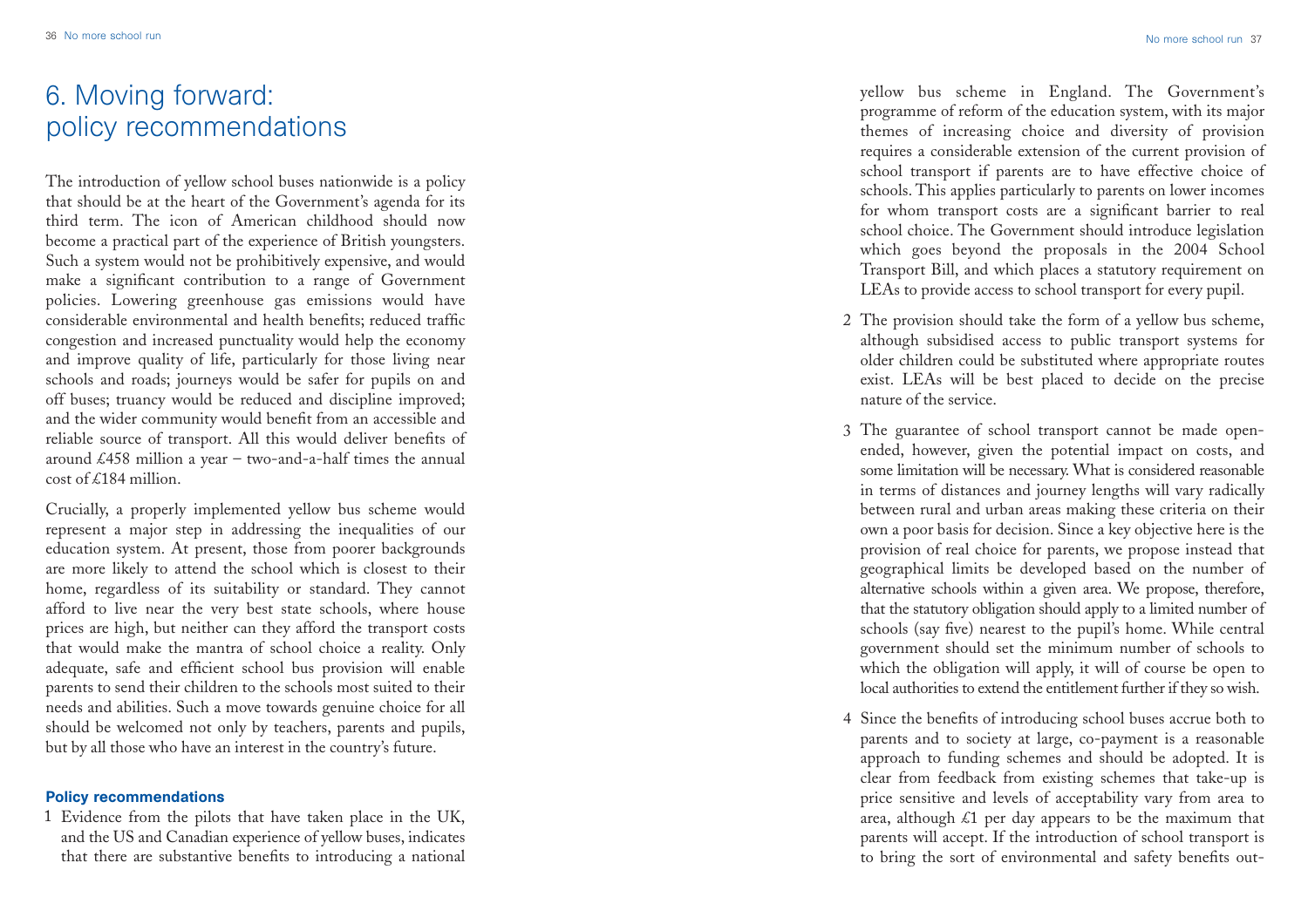lined above, it is important that it brings about modal shift from car to bus and that the marginal price of the school run is considered when setting fares, rather than basing it on the cost of provision. For this reason we propose to leave it to LEAs to decide on fare levels. Government guidance should recommend that these should be flat rate and amount to no more than  $\&$ 1 per day, per pupil, although it should be open to LEAs to adopt an alternative fare structure if they are able to show that this would meet targets for reductions in the school run and would not disadvantage families on low incomes. LEAs should be encouraged to waive fares during the first few months of any new scheme to encourage take-up.

- 5 Even a  $\&$ 1 per day, per pupil fare would act as a disincentive to parents on low incomes and to those with more than one child. On that basis, we propose that children who are eligible for free school meals should also be eligible for free school transport. In addition, government guidance should recommend that the fares for a parent's second and third child should be reduced to around half that of a full fare subject to the same right for LEAs to adopt an alternative fare structure.
- 6 Yellow school buses would be more cost effective if they made more than one journey in the morning and afternoon, and served both primary and secondary schools. Spreading the trips made by yellow buses in this way would also help to reduce the chronic congestion that occurs just before 9:00am. Further, it is important that pupils who travel by bus do not miss out on after school activities – an increasingly important part of educational provision. We therefore propose that the start times of schools be appropriately staggered and that provision should be made for at least two afternoon journeys per school to allow pupils to participate in after school activities.
- Dedicated school buses will not be required during weekends 7 and holidays for the school run or at certain times of the school day. During these periods they could be used to support other activities. LEAs or their school bus contractors should be free to hire out their yellow buses for community or commercial activities, some of the proceeds of which could be used to subsidise the school run.
- Funding to meet this statutory obligation should derive from 8 savings on the current obligations on LEAs to provide free transport for certain categories of pupil. On the basis of the analysis set out above, we estimate a shortfall of only £184 million per annum which should be provided from efficiencies in the current education budget.
- To facilitate ease of use and to ensure that eligibility for free 9 transport is kept private, we propose that smart cards be used as a mechanism to pay fares. However, it should be noted that some of the research on pilot schemes has indicated that paying large sums in advance is a disincentive to parents on lower incomes.<sup>60</sup> This suggests that the facility to top up cards weekly will be important for ensuring equity.
- Finally we propose that the government publish good practice 10guidelines for the provision of yellow buses which promotes the lessons learnt from the pilot schemes. These are likely to include establishing pick-up and drop-off points close to home and school, a well-trained driver regularly allocated to a specific route, and a guaranteed seat for every child.